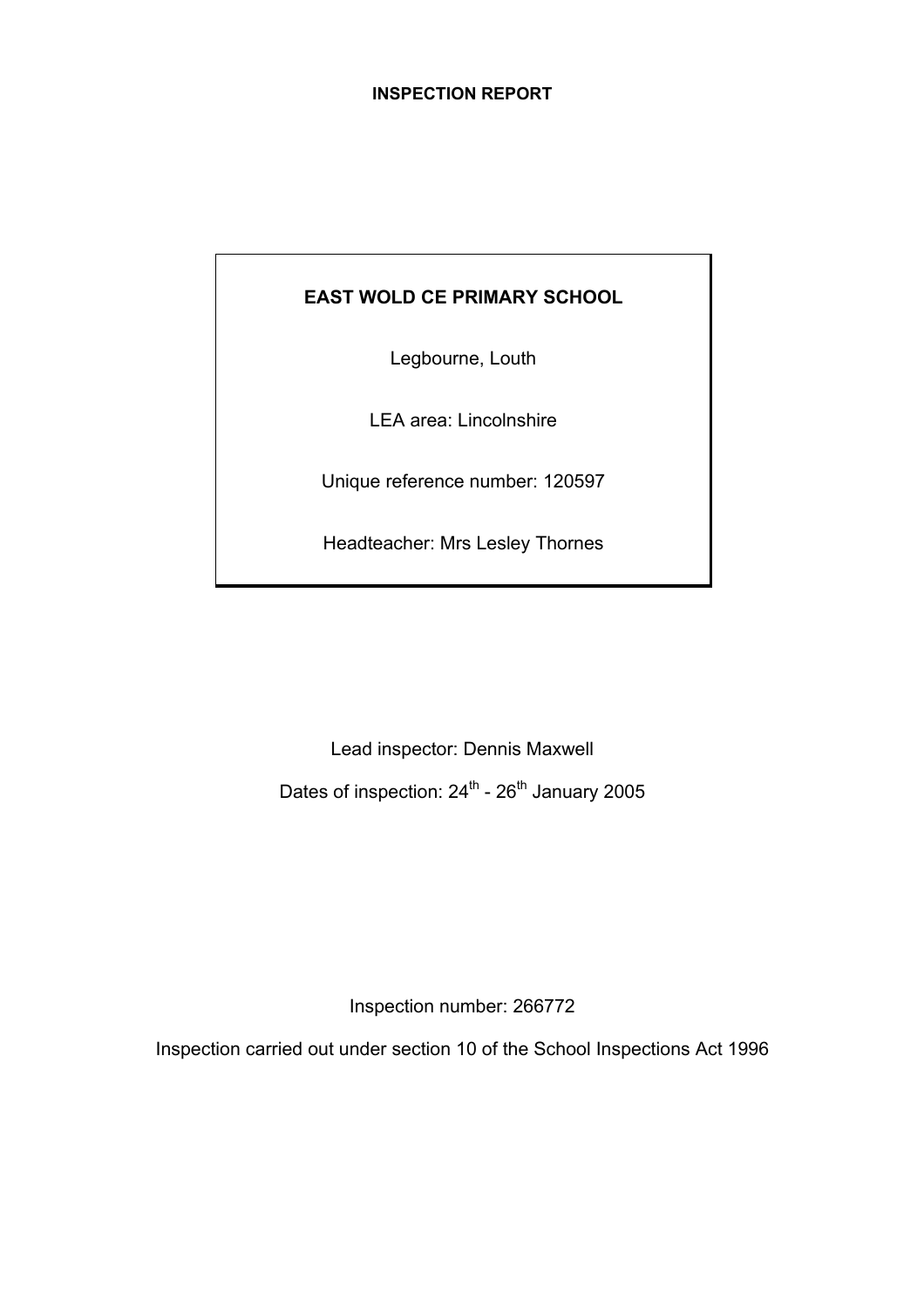# © Crown copyright 2005

This report may be reproduced in whole or in part for non-commercial educational purposes, provided that all extracts quoted are reproduced verbatim without adaptation and on condition that the source and date thereof are stated.

Further copies of this report are obtainable from the school. Under the School Inspections Act 1996, the school must provide a copy of this report and/or its summary free of charge to certain categories of people. A charge not exceeding the full cost of reproduction may be made for any other copies supplied.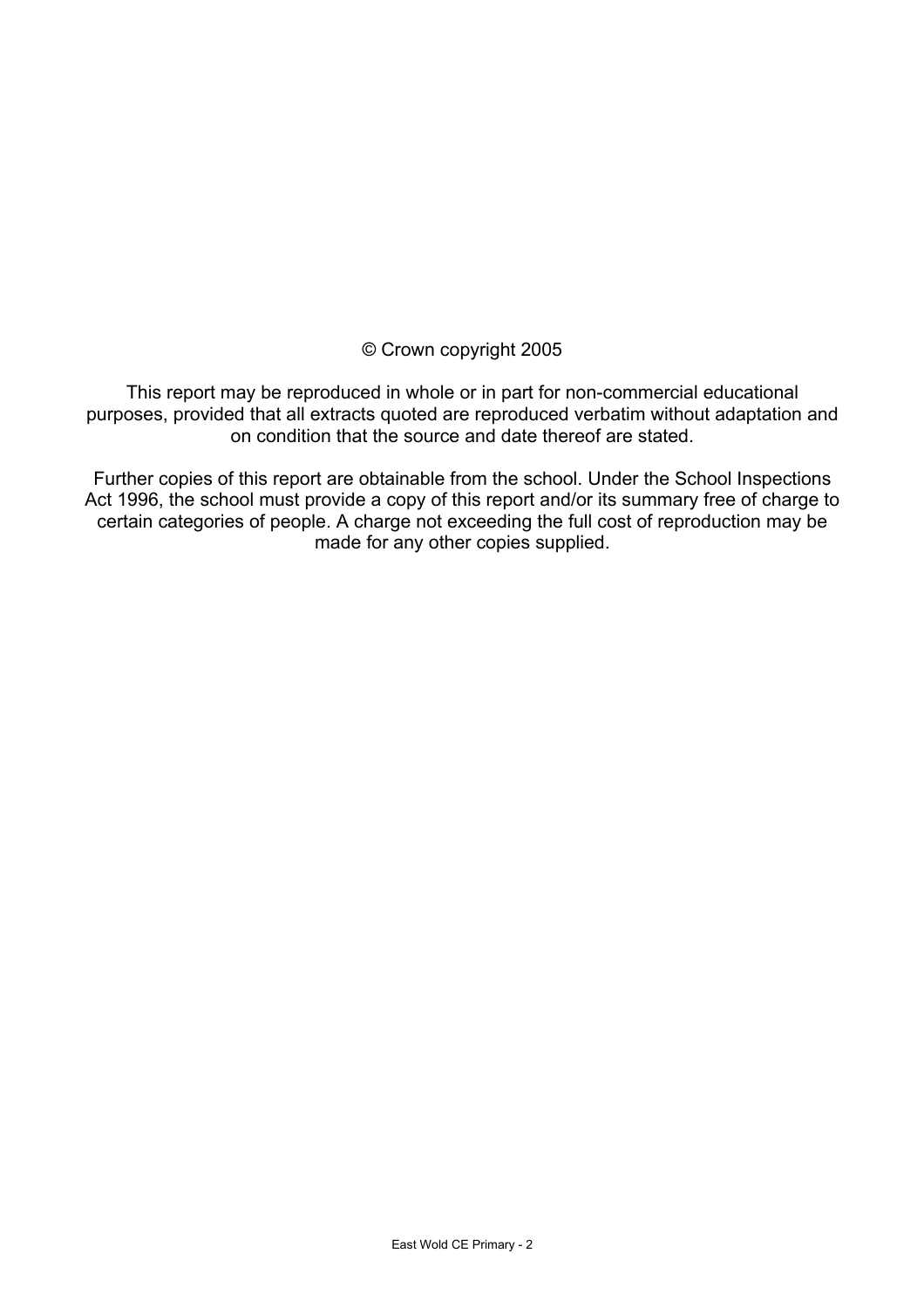# **INFORMATION ABOUT THE SCHOOL**

| Type of school:                         | Primary                             |
|-----------------------------------------|-------------------------------------|
| School category:                        | Voluntary controlled                |
| Age range of pupils:                    | 4 - 11 years                        |
| Gender of pupils:                       | Mixed                               |
| Number on roll:                         | 103                                 |
| School address:                         | Station Road<br>Legbourne<br>Louth  |
| Postcode:                               | Lincolnshire<br><b>LN11 8LD</b>     |
| Telephone number:                       | 01507 610060                        |
| Fax number:                             | 01507 602854                        |
| Appropriate authority:                  | Governing Body                      |
| chair<br>of<br>Name<br>of<br>governors: | Mr S Farrar                         |
| Date<br>Ωf<br>inspection:               | previous 7 <sup>th</sup> April 2003 |

# **CHARACTERISTICS OF THE SCHOOL**

East Wold Primary is a Church of England Voluntary Controlled Primary School. The school is smaller than other primary schools. There are 103 pupils on roll and almost all children come from white-British families. No pupils have English as an additional language. The level of mobility amongst the pupils is low. The socio-economic circumstances of the families with children at the school are broadly average overall. The proportion of pupils known to be eligible for free school meals is well below the national average. The proportion of pupils identified as having special educational needs is above the national average. The percentage of pupils with a Statement of Special Educational Needs is well above the national average. Most of the needs refer to specific learning or moderate learning difficulties and a few have physical difficulties. There is a wide range of attainment amongst the children on entry to reception and overall their attainment is average. The school is currently involved in the Leadership Development Strategy in Primary Schools initiative.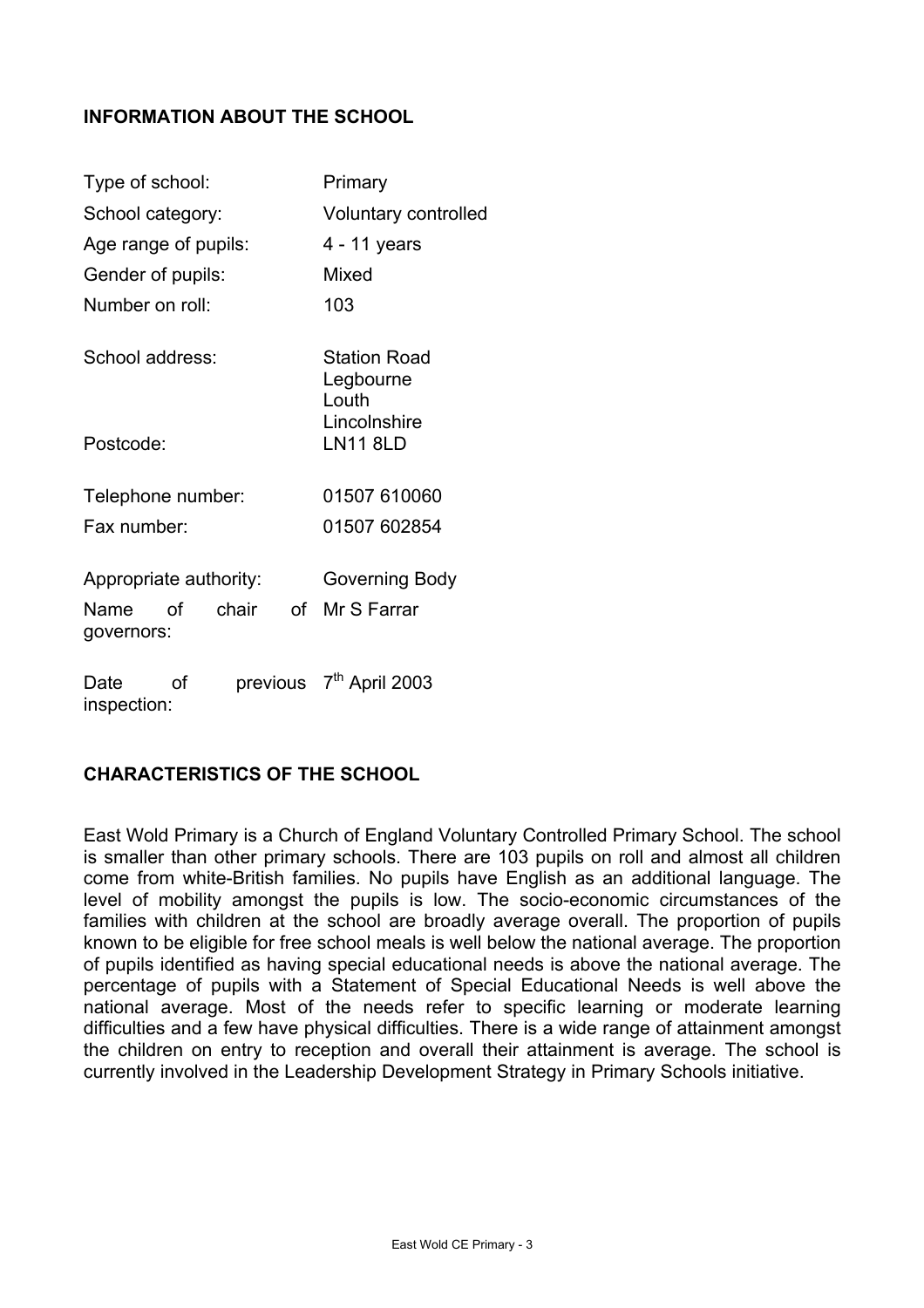# **INFORMATION ABOUT THE INSPECTION TEAM**

| <b>Members of the inspection team</b> |                         | <b>Subject responsibilities</b> |                                                                |
|---------------------------------------|-------------------------|---------------------------------|----------------------------------------------------------------|
| 8798                                  | Dennis Maxwell          | Lead inspector                  | <b>Mathematics</b>                                             |
|                                       |                         |                                 | Science                                                        |
|                                       |                         |                                 | Art and design                                                 |
|                                       |                         |                                 | Design and technology                                          |
|                                       |                         |                                 | <b>Music</b>                                                   |
|                                       |                         |                                 | Physical education                                             |
|                                       |                         |                                 | Personal, social<br>health<br>and<br>education and citizenship |
| 11437                                 | <b>Anthony Anderson</b> | Lay inspector                   |                                                                |
| 20963                                 | <b>Judy Keiner</b>      | Team inspector                  | English                                                        |
|                                       |                         |                                 | Information and communication<br>technology                    |
|                                       |                         |                                 | Geography                                                      |
|                                       |                         |                                 | History                                                        |
|                                       |                         |                                 | Religious education                                            |
|                                       |                         |                                 | <b>Foundation Stage</b>                                        |
|                                       |                         |                                 | Special educational needs                                      |

The inspection contractor was:

 Serco QAA Herringston Barn **Herringston Dorchester**  Dorset DT2 9PU

Any concerns or complaints about the inspection or the report should be made initially to the inspection contractor. The procedures are set out in the leaflet *'Complaining about Ofsted Inspections'*, which is available from Ofsted Publications Centre (telephone 07002 637833) or Ofsted's website (www.ofsted.gov.uk).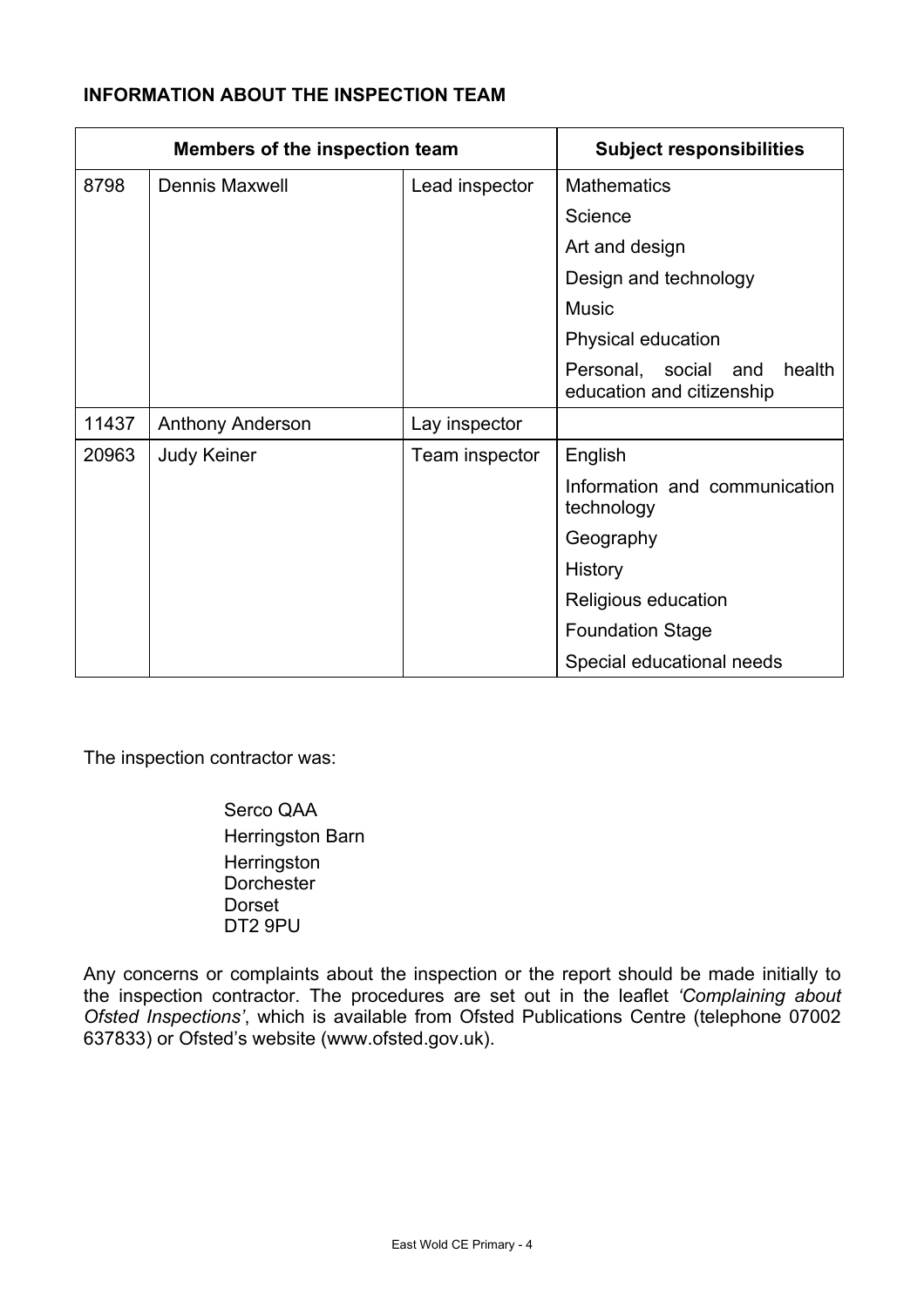# **REPORT CONTENTS**

|                                                                                                                                    | Page |
|------------------------------------------------------------------------------------------------------------------------------------|------|
| <b>PART A: SUMMARY OF THE REPORT</b>                                                                                               | 6    |
| <b>PART B: COMMENTARY ON THE MAIN INSPECTION FINDINGS</b>                                                                          |      |
| <b>STANDARDS ACHIEVED BY PUPILS</b>                                                                                                | 9    |
| Standards achieved in areas of learning and subjects                                                                               |      |
| Pupils' attitudes, values and other personal qualities                                                                             |      |
| <b>QUALITY OF EDUCATION PROVIDED BY THE SCHOOL</b>                                                                                 | 12   |
| Teaching and learning<br>The curriculum<br>Care, guidance and support<br>Partnership with parents, other schools and the community |      |
| <b>LEADERSHIP AND MANAGEMENT</b>                                                                                                   | 17   |
| PART C: THE QUALITY OF EDUCATION IN AREAS OF LEARNING AND<br><b>SUBJECTS</b>                                                       | 20   |
| AREAS OF LEARNING IN THE FOUNDATION STAGE                                                                                          |      |
| <b>SUBJECTS IN KEY STAGES 1 AND 2</b>                                                                                              |      |
| PART D: SUMMARY OF THE MAIN INSPECTION JUDGEMENTS                                                                                  | 36   |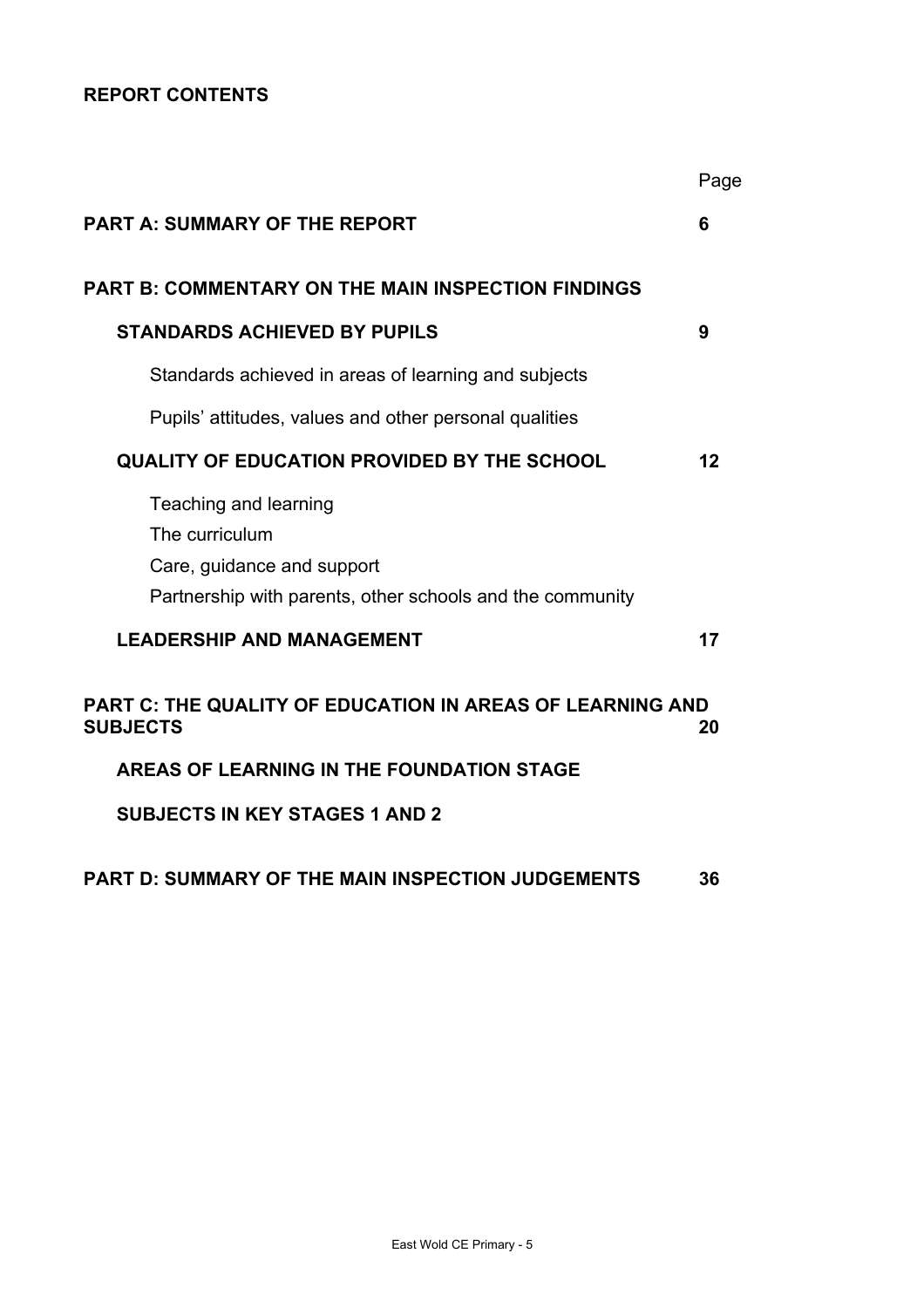# **PART A: SUMMARY OF THE REPORT**

## **OVERALL EVALUATION**

**This improving school provides a satisfactory level of effectiveness.** Pupils' achievement by Year 6 is good because good teaching in English, mathematics and science is addressing previous weaknesses in pupils' learning. As a result, standards are improving and by Year 6 are broadly average. Children have very good relationships together which reflect the school's Christian values. Leadership and management are satisfactory. The school provides satisfactory value for money.

The school's main strengths and weaknesses are:

- The school has tackled key priorities effectively through the headteacher's perceptive analysis and strategies.
- Pupils achieve well in most lessons through effective teaching.
- Pupils have good attitudes and behaviour, concentrating well on their tasks. Relationships are very good.
- There is further work to do to develop the role of subject leaders and the curriculum, particularly in the use of information and communication technology (ICT) to support learning in all subjects.
- Pupils with special educational needs (SEN) receive good, sensitive support and achieve well, but governors' monitoring procedures require some improvement.
- Information gained from parents as their children start school is not recorded systematically.

The school has made good improvement since the last inspection under the very strong leadership of the new headteacher, and no longer has serious weaknesses. All the weaknesses identified then have been addressed well. The quality of teaching and learning has improved; more attention is given to challenging higher attaining pupils. The systems for school self-evaluation are now good. Provision in the foundation stage has improved in terms of planning to meet the particular needs of reception and Year 1 children. The partnership with parents has improved. In addition the current emphasis on English, mathematics and science is raising standards in these key subjects.

| <b>Results in National</b><br>Curriculum tests at the end |      | similar schools |      |      |
|-----------------------------------------------------------|------|-----------------|------|------|
| of Year 6, compared with:                                 | 2002 | 2003            | 2004 | 2004 |
| English                                                   |      |                 |      |      |
| <b>Mathematics</b>                                        |      |                 | B    |      |
| Science                                                   |      |                 |      |      |

*Key: A – well above average; B – above average; C – average; D – below average; E – well below average Similar schools are those whose pupils attained similarly at the end of Year 2.* 

**Pupils' achievement is good.** Children enter reception with broadly average attainment. Their achievement is satisfactory; most are on course to meet the goals children are expected to reach by the end of reception, and a few to exceed them. Achievement is good for all groups of pupils by Year 2 through the impact of good teaching. Standards of current work in Year 2 are above average in reading, writing, mathematics and science. The 2004 Year 2 group was small and, as a result, it is not possible to make a reliable interpretation of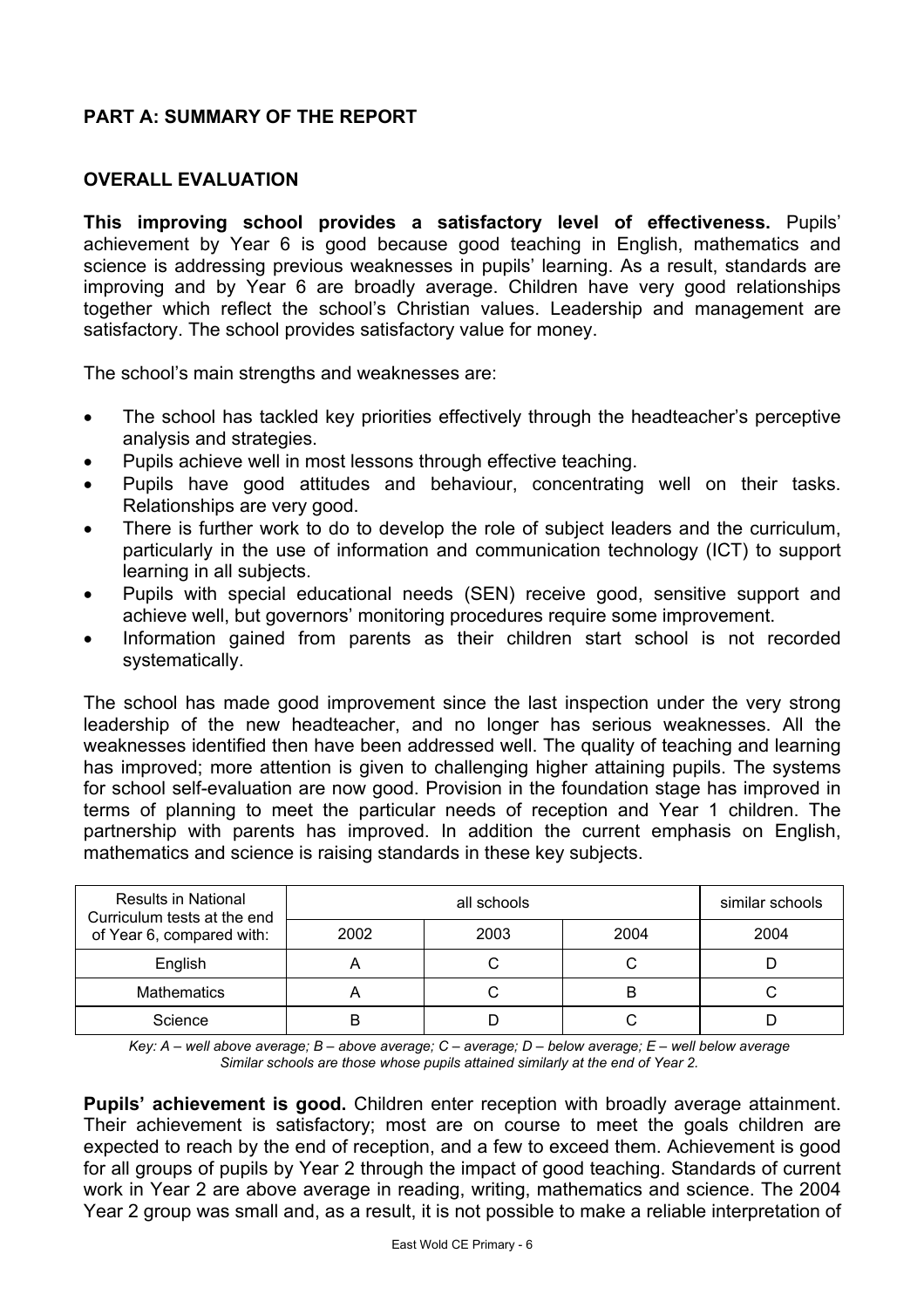the results for a single year. A better indicator of standards is the three-year average, which shows standards were well below average in reading, and were average in writing and mathematics. In Years 3 to 6, pupils now achieve well overall and in many lessons because teaching is effective. There is evidence that pupils' learning has been uneven in the past because many pupils in Year 6 are not confident in basic skills of writing and mathematics, but they are now catching up on earlier weaknesses. Although the trend of improvement in national test results is below the national trend, current standards in Year 6 in English, mathematics and science are average. The headteacher's good teaching in Year 6, especially in English, is having a significant impact on learning. She has targeted support to improve the quality of writing, including that of pupils with special educational needs and higher attainers.

**Pupils' personal qualities,** which include their **spiritual, moral, social and cultural development, are good.** Pupils have good attitudes towards their work, behave well and are considerate towards others. Their very good relationships have a significant influence on their learning. Older pupils help to influence decisions and enjoy taking on responsibilities.

# **QUALITY OF EDUCATION**

**The school provides a satisfactory quality of education. The quality of teaching and learning is good.** In the foundation stage satisfactory teaching enables children to gain a wide range of early skills through active learning. However, helpful information from initial discussions with parents and other adults is not recorded, which means that the team is not well placed to build on the children's prior experience. Also, planning for opportunities to develop writing and other skills could be extended further. In Years 1 - 6 the teaching of English, mathematics and science is now good, following a thorough review of teaching and learning strategies. In Years 1 - 2 pupils are encouraged to reason and explain through good, purposeful teaching. In Years 3 - 6 there is a good emphasis on problem solving and investigational skills. In the Years 5 and 6 class, very focused teaching on pupils' literacy and numeracy skills is beginning to raise their attainment. Teaching in Years 3 - 6 is good overall and the school is addressing a small amount of unsatisfactory teaching. Assessment is satisfactory; some marking is exemplary in Years 5 and 6.

The curriculum is satisfactory and it is enriched well by a good range of extra-curricular activities. Some subjects have yet to be reviewed. There are some planned links between subjects but the use of ICT is underdeveloped and some subjects are under-resourced. A good level of care and welfare encourages pupils' interest and effort. Community links are good.

## **LEADERSHIP AND MANAGEMENT**

**Leadership and management are satisfactory overall.** The headteacher is driving improvements forward and has an excellent sense of purpose. She is highly perceptive and uses her analytical skills to good effect in addressing priorities. The leadership and management of other key staff are satisfactory overall; they are good in English, mathematics and science but not yet fully effective in other subjects. Governors are highly committed for the good of the school and are working hard to make improvements, but their monitoring procedures are not always rigorous. They ensure that statutory requirements are met.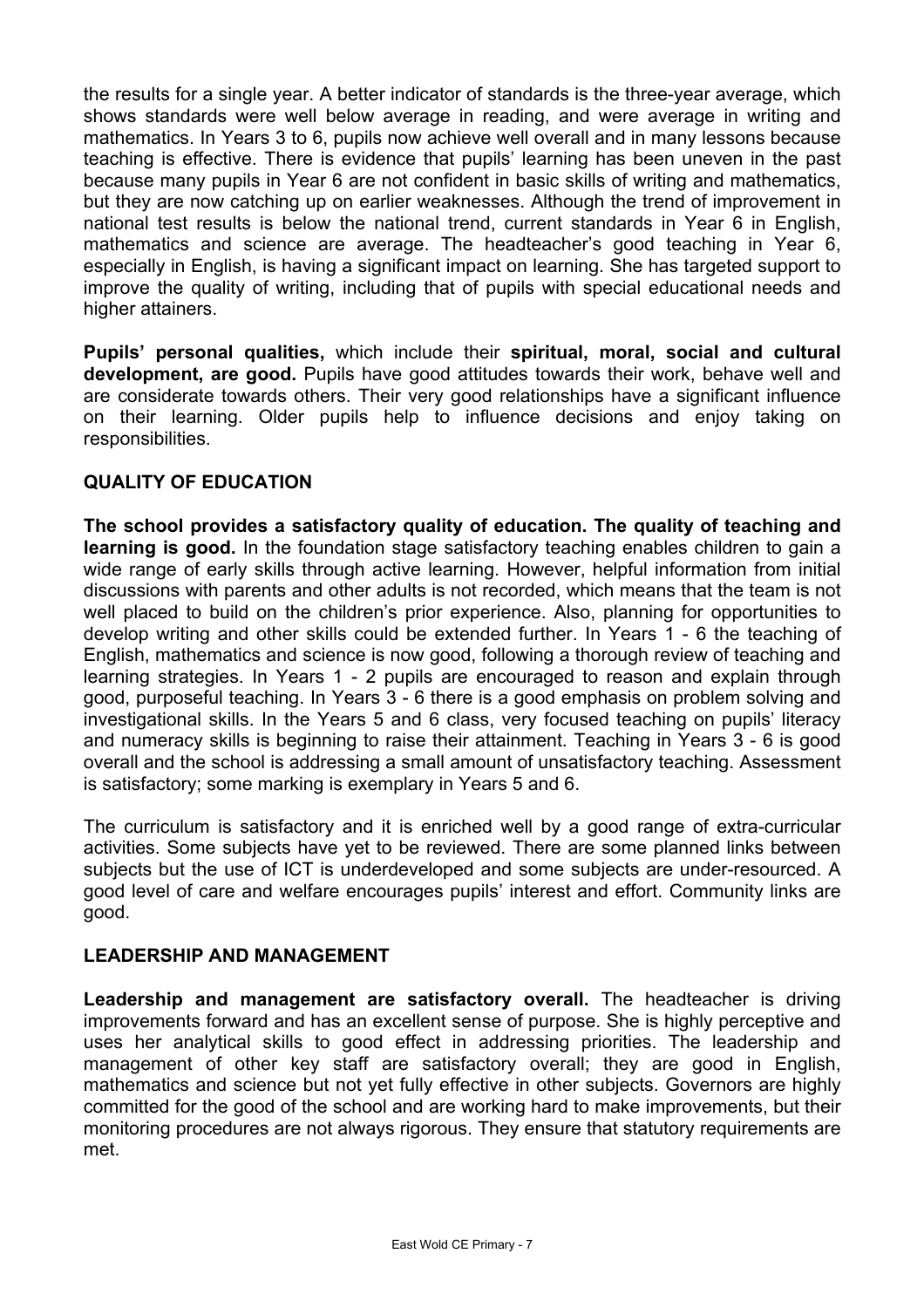# **PARENTS' AND PUPILS' VIEWS OF THE SCHOOL**

Most parents are supportive of the school and feel that their children are making good progress. A minority of parents feel that they are not always kept informed about how their child is getting on; the inspection team finds communication with parents to be good. Children like the school and are very confident in their teachers.

## **IMPROVEMENTS NEEDED**

The most important things the school should do to improve are:

- Continue to develop the curriculum and improve the use of ICT to support learning in all subjects.
- Improve recording arrangements as children start school.
- Strengthen monitoring procedures and continue to develop the role of subject leaders.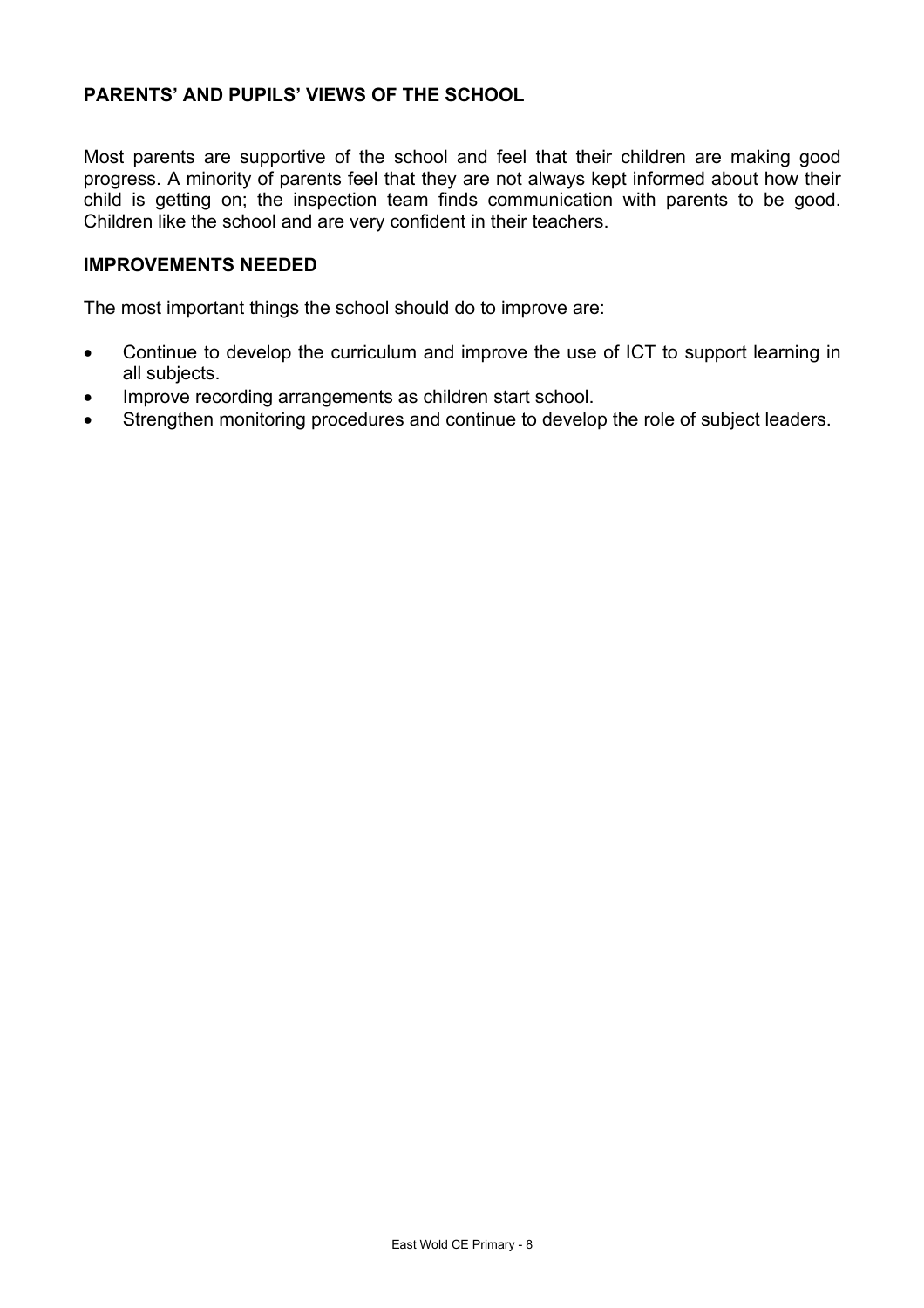# **PART B: COMMENTARY ON THE INSPECTION FINDINGS**

# **STANDARDS ACHIEVED BY PUPILS**

### **Standards achieved in areas of learning and subjects**

Children have broadly average attainment on entry to the reception class. Achievement is good. There is no significant difference in achievement between boys and girls. Standards in English, mathematics and science are above average in Year 2 and average in Year 6.

#### **Main strengths and weaknesses**

- Standards are improving and pupils are now achieving well in English, mathematics and science because teaching is effective.
- Pupils with special educational needs achieve well in relation to their targets.
- For many pupils in Year 6 basic skills are underdeveloped because there was insufficient emphasis on them in previous years.

### **Commentary**

*Standards in national tests at the end of Year 6 – average point scores in 2004* 

| Standards in:      | School results | National results |
|--------------------|----------------|------------------|
| English            | 26.6 (27.0)    | 26.9 (26.8)      |
| <b>Mathematics</b> | 27.8 (27.0)    | 27.0 (26.8)      |
| Science            | 28.6 (28.4)    | 28.6 (28.6)      |

*There were 15 pupils in the year group. Figures in brackets are for the previous year* 

- 1. An equivalent table to the one above for standards in national tests at Year 2 is not included because there were only nine pupils in the year group and, as a result, it is not possible to make a reliable interpretation of the data for a single year.
- 2. There is considerable variation in children's attainments on entry to reception and overall attainment is broadly average. Some children have good language and mathematical skills; a few children have limited speech and language skills and knowledge of the world around them. Their achievement is satisfactory in all areas of learning. Most children are on course to meet the standards children are expected to reach by the end of reception, and a few to exceed them, in the six areas of learning.
- 3. In the Year 2 national tests taking the three-year average from 2002 to 2004, standards were at the national average in reading and above in writing and mathematics. In comparison with similar schools, the three-year average is well below in reading, and average in writing and mathematics. The fact that there is no provision for school dinners acts as a disincentive for parents to notify the school of their eligibility and the low figure may not be a true reflection of the position. The trend in standards at Year 2 over the past four years is above the national trend.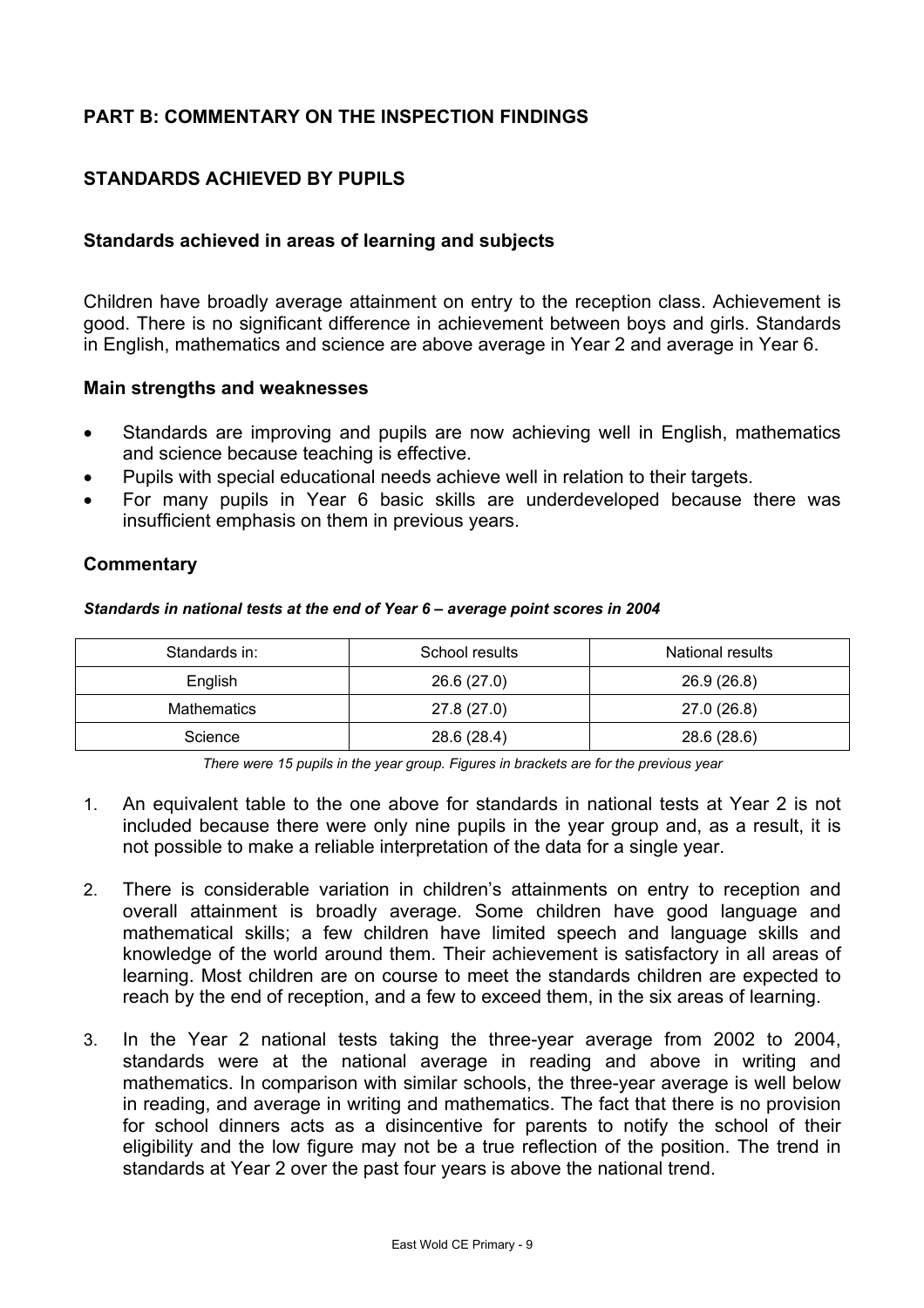- 4. In the Year 6 national tests for 2004, standards were average in English and science, and above average in mathematics. In relation to pupils' prior attainment when they were in Year 2, standards were below average in English and science, and average in mathematics. The trend in standards since 2000 is below the national trend because prior to the new headteacher's appointment in April 2004, insufficient attention had been given to weaknesses in pupils' learning and standards.
- 5. In Year 2, standards are now above average in speaking, listening and writing, and average in reading. Standards are above average in mathematics and science. Achievement is good because good teaching is focused well on basic skills as well as understanding. The higher attaining pupils interpret text well to extract significant ideas and information about character. Lower attaining pupils are given good daily support so that they make good progress. Children are encouraged to write expressively with rich vocabulary and many now structure their writing well. In mathematics, the teacher's good emphasis on quick recall of number facts and patterns in numbers is having a good impact on achievement. In science, pupils achieve well because tasks have a good practical and investigational basis. This is also the approach in design and technology, for example, so that pupils make good gains in problem solving skills such as changing the pattern of bricks when building a wall and testing them for strength of bond. Standards in ICT are average.
- 6. In Year 6, achievement is good because the class teacher has high expectations and applies effective teaching strategies. Here, there is evidence that pupils' learning has been uneven in the past because many pupils are not confident in basic skills of writing and mathematics. Standards in Year 6 are average in speaking, listening and reading, and above average in writing. Standards are average overall in English, mathematics and science. In Years 3 and 4 the teacher uses a good problem solving approach for mathematics and science. As a result pupils have good opportunities to develop investigational skills and to see the purpose of being quick and accurate in mental calculation. The headteacher's good initiative to develop writing throughout the school is beginning to have a good impact on quality and standards. Pupils often write expressively in Years 3 and 4. In Years 5 and 6 the teacher's very good subject knowledge in English and her high expectations are showing through improving achievement. The quality and standard of writing by the higher attaining pupils, for example, show substantial improvement this year through the impact of good teaching. In mathematics, pupils' numeracy skills are improving but pupils are not yet quick and confident. In science, the teacher's good class management in providing three experiments related to gases resulted in good achievement as pupils explained their observations. In religious education, standards meet the expectation of the locally agreed syllabus and achievement is satisfactory overall, although some teaching is ineffective when the teaching methods and resources used do not create interest in the tasks.
- 7. Pupils with SEN make good progress throughout the school in improving their knowledge of letters and sounds because of the well planned and managed support lessons led by teaching assistants. The recently developed emphasis on promoting discussion with partners is helping them to contribute more in lessons. More could be done to improve their achievement in some subjects by providing teachers with further guidance on these strategies.

## **Pupils' attitudes, values and other personal qualities**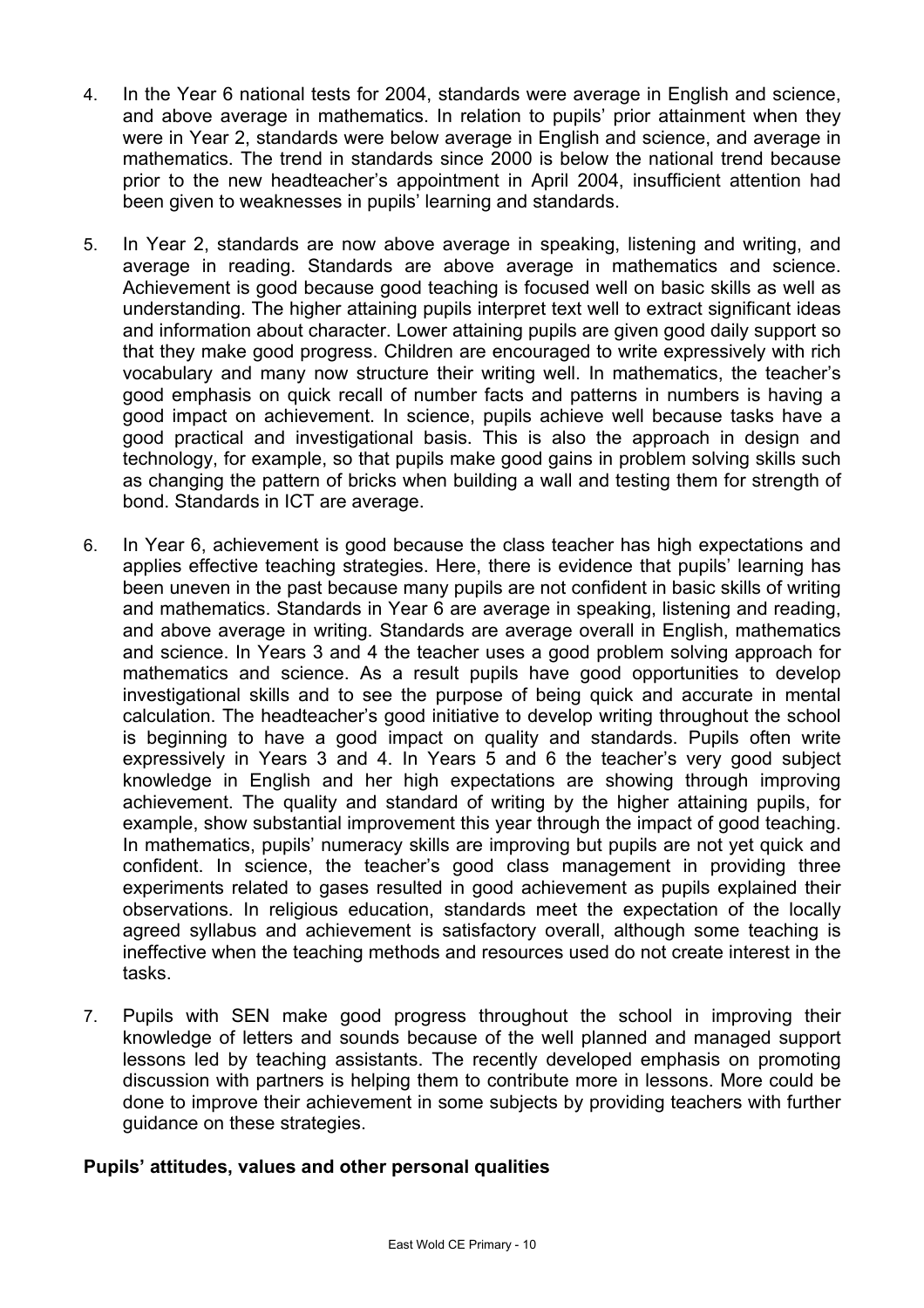Pupils' attitudes and behaviour are good and their personal development is good. The pupils' spiritual, moral, social and cultural development is good overall. Pupils' attendance at the school is satisfactory and their punctuality is good.

### **Main strengths and weaknesses**

- Most pupils show good attitudes and behaviour in the classroom.
- Pupils are generally well behaved around the school and in the playground.
- Pupils' personal development is good and their relationships with adults are very good.

### **Commentary**

- 8. In several lessons, covering a range of subjects, pupils were observed to work well together and they demonstrated consistently positive attitudes and behaviour. There were just a few examples when the attitudes and behaviour of small groups of pupils were unsatisfactory. These usually occurred in lessons where the quality of teaching and expectations were not consistent and lacked the usual elements of interest and excitement. In the playground, most pupils were observed to play well together and they demonstrated very good relationships with teaching and support staff. There were no exclusions during the last reporting year.
- 9. A discussion with a group of Year 5 and 6 pupils revealed that they are very happy at this school and that they feel safe and secure. These pupils feel that the behaviour of most pupils is good. Pupils are provided with a wide range of opportunities to enhance their personal development and examples observed included setting out chairs and tables in the hall, supporting younger pupils in the dining hall and tidying up classrooms and the library area. In addition, the provision of the school council is beginning to enhance the range of opportunities for pupils' personal development and very soon every pupil will have a voice in the way the school is developing.
- 10. Very good classroom relationships, targets with clear, readily understandable small steps and positive support from all staff help those pupils who have behavioural difficulties to make steady progress. They benefit from recently increased opportunities for all pupils to think about and signal to teachers how well they are doing in individual lessons. These arrangements help them become more responsible for managing their behaviour, because they make them feel valued and involved. Inspectors saw inappropriate behaviour by these pupils only in the small number of unsatisfactory lessons, where the teachers did not take enough account of their learning needs.
- 11. Lessons in personal, social and health education (PSHE) and class discussion times are used well as an aid to the promotion of the social, moral and personal development of each child. Pupils' personal development is further enhanced through the provision of both classroom and individual targets to which pupils are expected to work. Teachers generally use this system well in lessons by, for example, inviting pupils to show colour-coded cards which indicate their level of understanding of the work undertaken.
- 12. Positive elements of spirituality were observed in an assembly taken by a visiting minister and one particularly effective moment was noted when she gave pupils the opportunity to suggest where today's prayers might be directed. Additional elements of spirituality are in evidence through curricular subjects such as science, music, art and history. The moral and social development of pupils is good and is enhanced, for example, through the many opportunities provided for working and playing in small groups. Most pupils have a clear understanding of the difference between right and wrong. The moral development of pupils is also provided through a range of regular visitors such as the local policeman and the school nurse. The local and wider environment is also used well to enhance pupils' opportunities for the development of their social skills. This provision also adds to pupils' appreciation of local culture and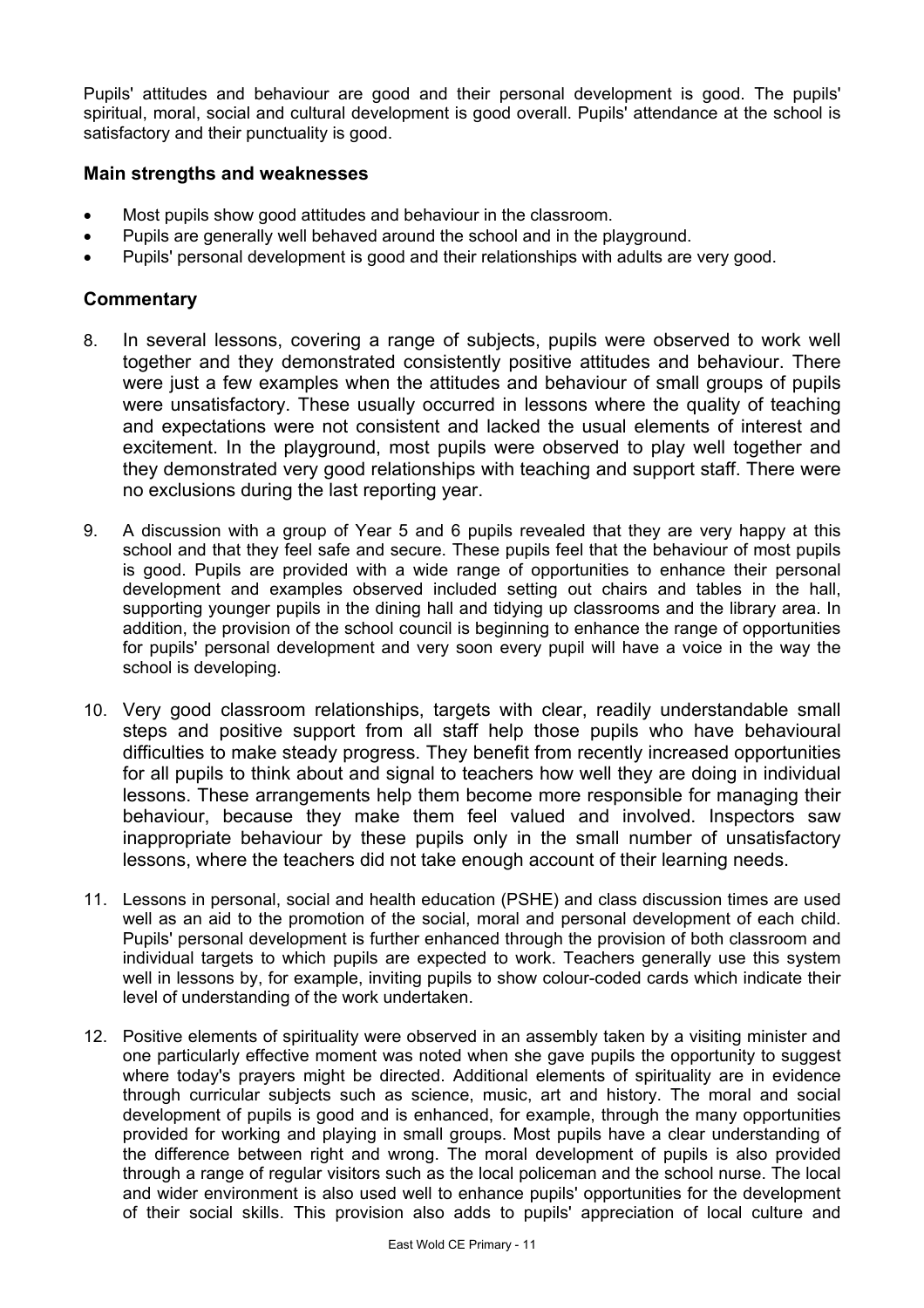although pupils study Christianity and other faiths through RE lessons, the opportunities to learn and understand the richness and diversity of other cultures are, at present, a little limited. As a result, the development of their cultural understanding is satisfactory.

13. Attendance is in line with the national average. There is little evidence of pupil lateness and the majority of parents are supportive of the school in terms of helping to ensure that their children attend regularly and promptly. The school is proactive in monitoring and promoting the attendance of all pupils and the occasional use of external agencies to support the school on attendance issues is good.

### *Attendance in the latest complete reporting year (%)*

| Authorised absence |      | Unauthorised absence |     |
|--------------------|------|----------------------|-----|
| School data        |      | School data          | 0.3 |
| National data      | 5. . | National data        | J.4 |

*The table gives the percentage of half days (sessions) missed through absence for the latest complete reporting year.*

# **QUALITY OF EDUCATION PROVIDED BY THE SCHOOL**

The school provides a satisfactory quality of education. Teaching and learning are good overall and enable pupils to achieve well. The curriculum is enriched by a good range of extra-curricular activities. The school provides well for pupils' care and welfare, and steps are being taken to improve guidance. Arrangements for pupils to be involved in the work of the school are good. Links with the community are good.

## **Teaching and learning**

The quality of teaching and learning is good. Assessment procedures are satisfactory.

## **Main strengths and weaknesses**

- The emphasis on writing throughout the school is beginning to have a good impact on learning and standards in all subjects.
- The teaching of English, mathematics and science is good.
- Teaching in the withdrawal groups for pupils with SEN is good.
- Teaching and learning in the Year 1 and 2 class are good.
- Limited use of information on children when they start school means that tasks are not always tailored to individual needs.
- Teaching in Years 3 6 is now good overall, but a small amount of teaching is unsatisfactory.

# **Commentary**

#### *Summary of teaching observed during the inspection in 30 lessons*

| Excellent | Very good | Good       | Satisfactory | Unsatisfactory | Poor | Very Poor |
|-----------|-----------|------------|--------------|----------------|------|-----------|
|           |           | 21 (70.0%) | 7 (23.3%)    | 2(6.7%)        |      |           |

*The table gives the number of lessons observed in each of the seven categories used to make judgements about*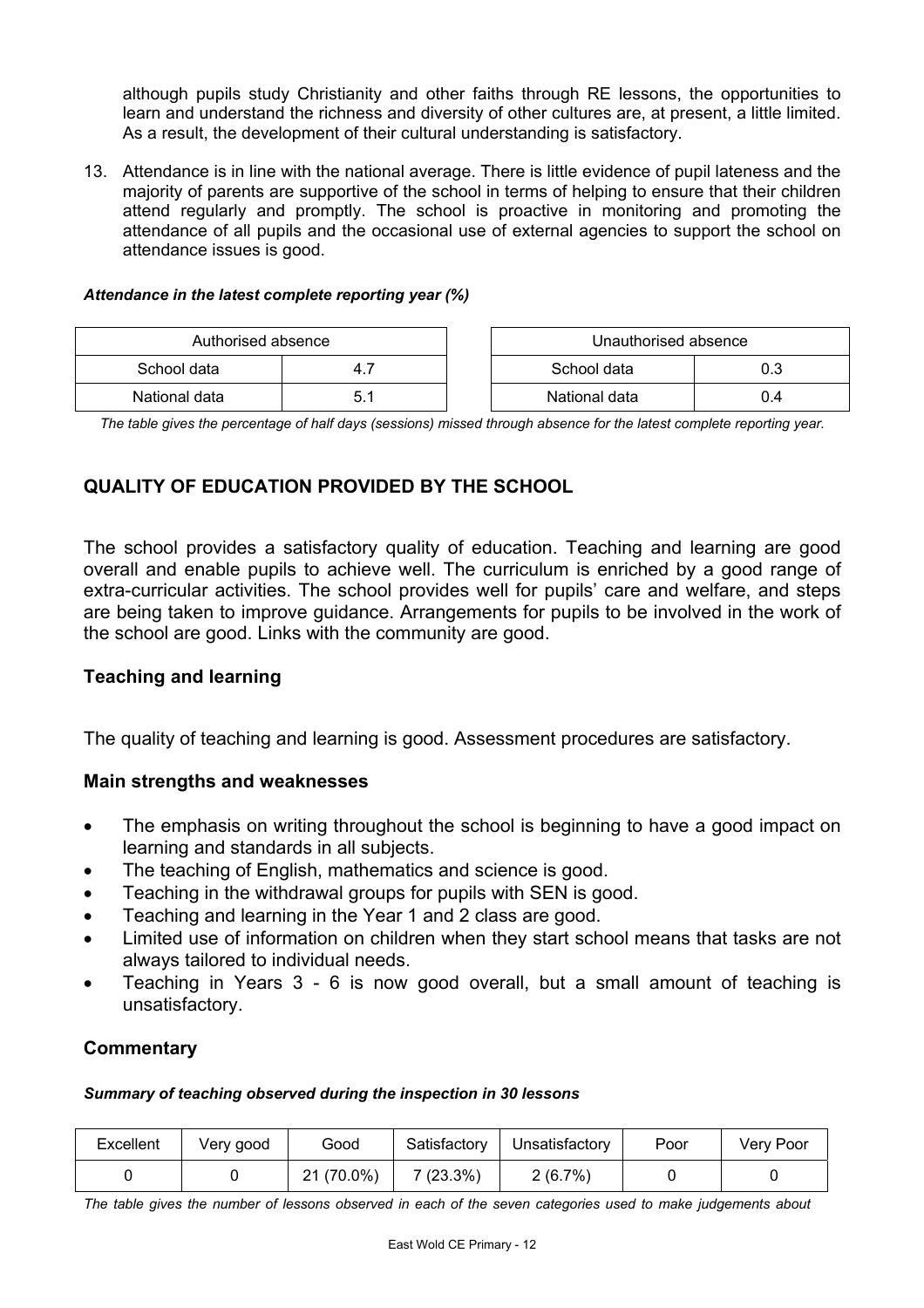*lessons; figures in brackets show percentages where 30 or more lessons are seen.* 

- 14. Teaching and learning are satisfactory in the foundation stage. Planning has improved and now provides a suitable basis for all areas of children's learning. Good management arrangements generally provide for the differing needs of the reception and Year 1 children whereby they are sometimes taught in separate groups. For example, following an introduction with the whole class, the reception children are usually separated for their own activities. However, present arrangements to record relevant information which parents and other adults share about the children when first entering school are unsatisfactory, since it is not then available to inform planning and teaching to ensure that activities are matched well to the children's previous experience. Most activities offer good opportunities for learning, although creative experience is provided less successfully. Here, a lesson planned to help the children develop creative dance sequences was unsuccessful because teaching did not stimulate and develop the children's ideas sufficiently.
- 15. Teaching in the Years 1 and 2 class is good so that pupils achieve well. The teacher's good planning and subject knowledge are used to good effect in her discussions and skilled questioning. As a result, pupils make good gains in new skills and ideas, and standards are above average overall. The level of engagement with the pupils is very good, with high expectation and challenge, so that pupils are strongly encouraged to think about their methods, carry out their calculations quickly and to reason about their methods. The teacher uses effective strategies, such as modelling the method of addition on a number line, so that pupils learn well and gain a good understanding. Her lively discussions, together with good management of behaviour, keep pupils' attention well and ensure their good attitudes and behaviour.
- 16. In Years 3 6, teaching is good overall but there are weaknesses in some teaching which the headteacher is working hard to support. The planning, subject knowledge and tasks set for religious education, for example, are sometimes unsatisfactory so that pupils learn little during a lesson. In English, mathematics and science the headteacher and staff have focused on improving teachers' subject knowledge and confidence in these subjects. Lessons are planned better, activities have more challenge and there is improved attention to building skills progressively through the school. The headteacher is setting a very good example in her teaching in Years 5 and 6 which is being followed with increasing confidence by the other teachers. There is a very good emphasis on improving the quality of pupils' writing so that pupils are learning to structure their work better and to write more expressively. The higher attaining pupils particularly are producing imaginative and well-expressed pieces of writing through the impact of good teaching. Teachers give particular attention to promoting pupils' learning in all subjects through discussion and positive presentations. The teaching in the sampled lessons of the foundation subjects has some strengths, for example the emphasis on processes in design and technology, but the approach and schemes of work have not yet been the subject of a focused review.
- 17. Procedures to record and track pupils' progress in English, mathematics and science are becoming established but the headteacher and staff have not yet agreed upon the best recording system. Information is used sensibly to ensure that planned work is matched appropriately to pupils' ages and abilities. The quality of marking of pupils' work is satisfactory overall, with some excellent examples in Years 5 and 6. Teachers generally have a good understanding of their pupils and take account of their observations in their interventions as well as to help with further planning. Some teachers write brief but useful evaluations on their lesson plans to inform further teaching. The formal assessment systems and the use of assessment to support and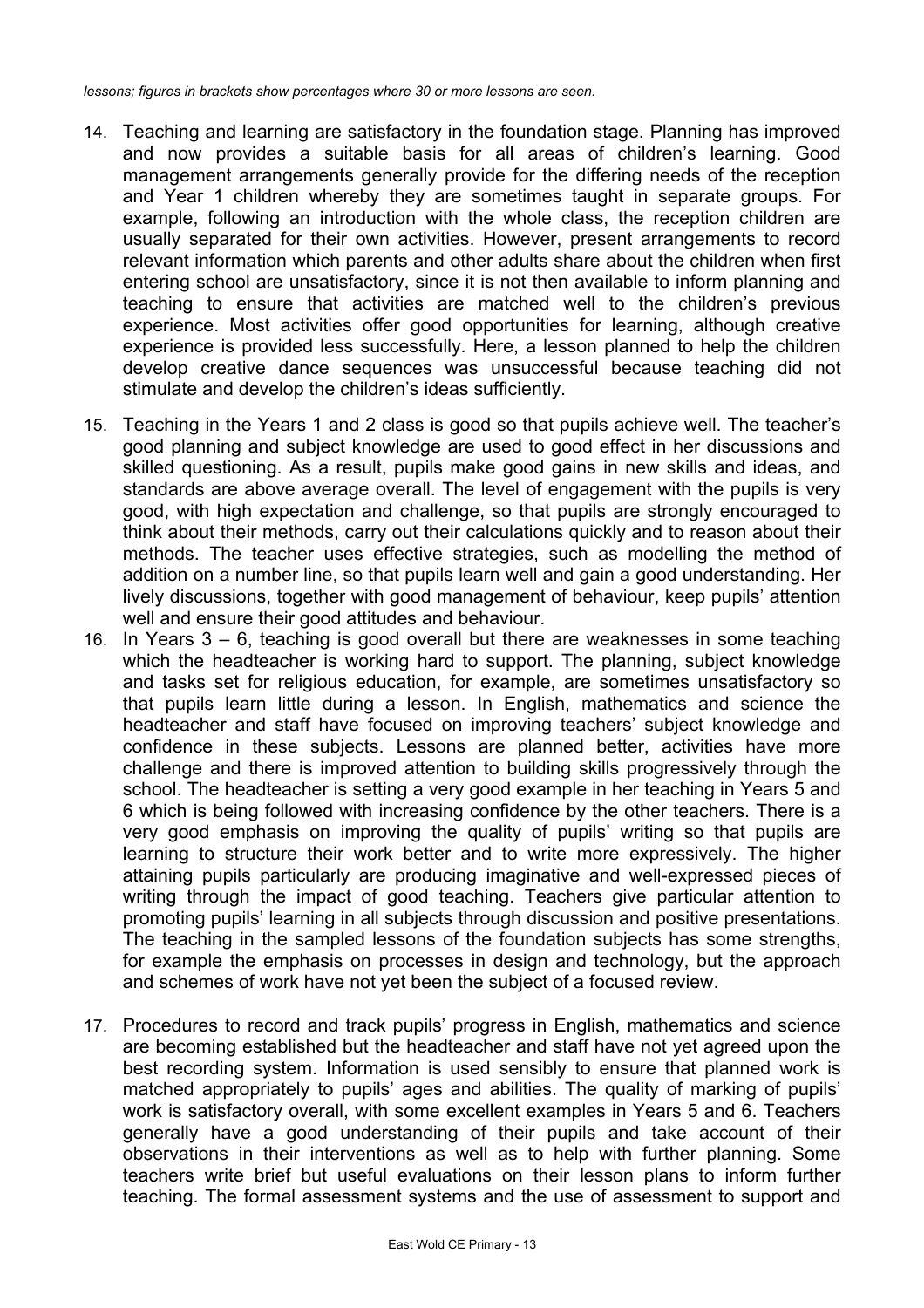guide pupils as they progress through the school are satisfactory. The school acknowledges pupils' achievement through the praise given to them in the classroom and, more formally, in regular sharing and presentation assemblies.

18. Withdrawal teaching for pupils with special educational needs helps them make good progress because it is matched well to their literacy needs through effective assessments. This teaching provides them with fast paced tasks which they enjoy and feel pride in completing. They usually make good progress in classroom lessons because the use of partner discussions and simple noting of ideas helps them understand what to do and how to develop their work. However, there is too little use of ICT facilities such as "talking" word banks, tape recorders and digital cameras to help them present their work well. Whilst teachers usually brief support staff well on how to help these pupils, in a small number of lessons their task was primarily to manage the pupils' behaviour rather than to promote their progress.

# **The curriculum**

The curriculum is satisfactory. The school provides a good range of extra-curricular activities. The accommodation and resources are satisfactory overall.

## **Main strengths and weaknesses**

- Improved curricular planning ensures the school meets national requirements.
- Visits, field trips and special events enrich pupils' learning.
- The school is making good use of curricular development opportunities in some areas, but the use of ICT to support learning in other subjects and for pupils with SEN is underdeveloped.
- Too little is being done to check how well the planned curriculum is delivered.
- The outdoor learning area in the reception class is not secured for their exclusive use.

## **Commentary**

- 19. Since the last inspection, curricular provision has been improved by the adoption of nationally recommended teaching plans. The headteacher has initiated a thorough review of the core subjects which include a good, continuing evaluation of provision. The school now offers a sound range of indoor and outdoor active learning opportunities for the areas of learning in the foundation stage. The subject plans now ensure that National Curriculum requirements are met overall. However, the school still lacks resources to enable pupils to have the required experience of using electronic data sensing equipment and relies on borrowing resources from partner schools. Scrutiny of pupils' workbooks shows that coverage of the planned content in foundation subjects and religious education is satisfactory, although procedures for these subject leaders to monitor provision are at an early stage. The application of literacy, numeracy and ICT as learning tools in other subjects is still not planned consistently, which was noted at the last inspection. In practice, the promotion of literacy and numeracy is satisfactory but the use of ICT is a particular weakness.
- 20. Provision for pupils with SEN is satisfactory. There is consistently good provision for these pupils' development of basic literacy skills. However, too little is done to ensure that they get the same opportunities as their classmates in all curriculum tasks, for example, by being enabled to use ICT facilities for investigations and recording.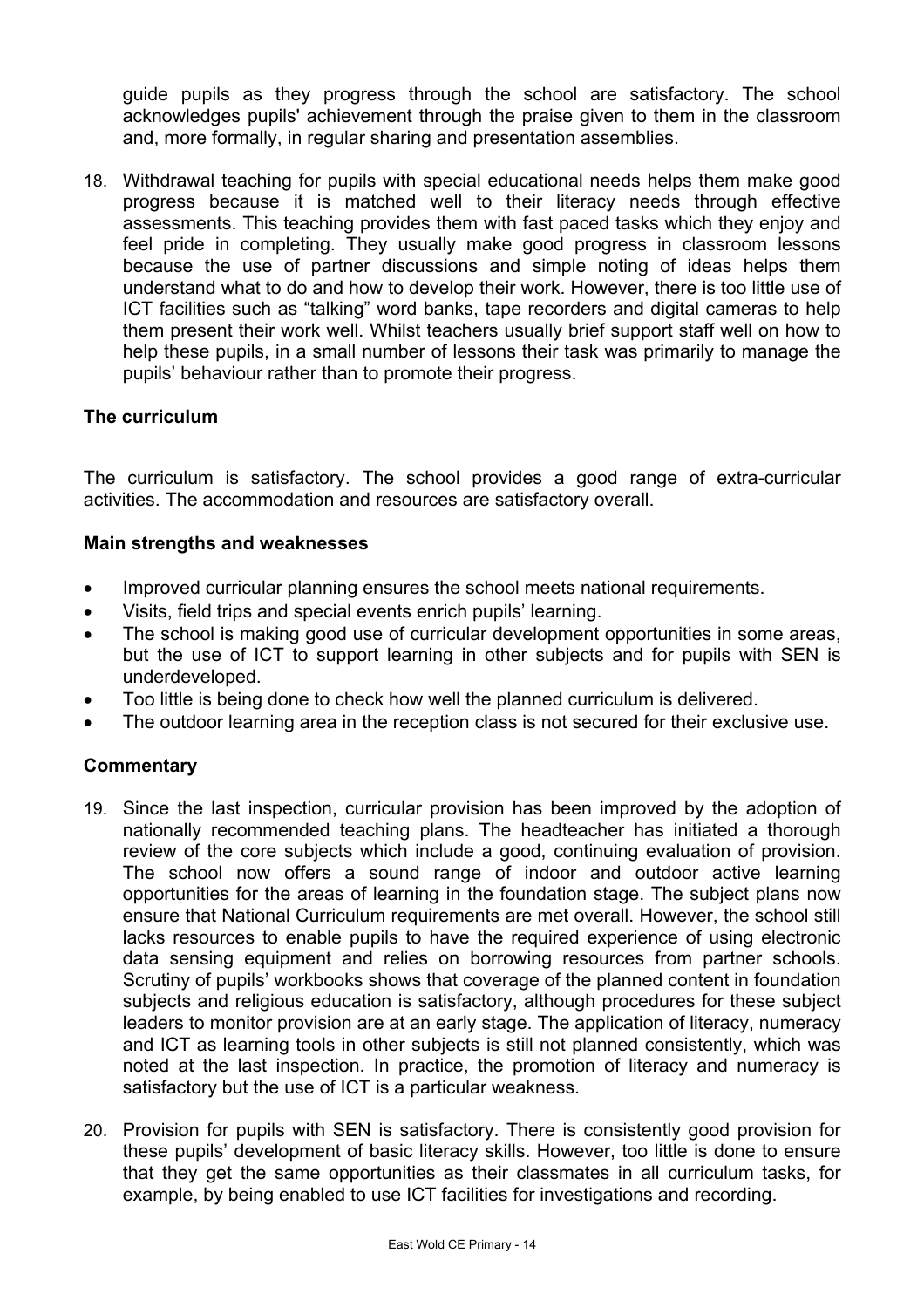- 21. Extra-curricular provision is much improved since the last inspection. A good range of visits and special events help to make the curriculum rich and memorable for pupils. Year 6 pupils appreciate the wide range of opportunities provided by a field visit to Shropshire shared with another school. Teachers make good use of the local environment to enrich history, geography and art lessons for all age groups, sometimes working in partnership with other schools or community organisations. For example, a local nursery school is developing a wildlife trail which the reception class uses. Curricular opportunities for older pupils have been broadened by visits to see a Shakespeare play, the London Mozart Players and the museums of Viking life in York. There is also a good range of clubs, offering interest and challenge in the arts and sports.
- 22. The school has made good use of current national and local development programmes to improve curricular provision, for example by developing more opportunities for discussion and building thinking skills through problem solving. The school council gives good opportunities for pupils' views to be taken into account in developing curricular and extra-curricular provision.
- 23. The accommodation offers an adequate range of facilities. Resources for the reception class have been improved since the last inspection to include better equipment for creative development and outdoor learning, such as dressing up clothes and electronically controlled cars. The school is aware that the outdoor learning area for the reception class is not secured for their exclusive use and there are active plans to remedy this and to improve the limited library facilities in the near future.

### **Care, guidance and support**

The procedures for care and welfare, including child protection, are good and those for supporting and guiding pupils through monitoring are satisfactory. The procedures for seeking and acting on pupils' views are good.

#### **Main strengths and weaknesses**

- Child protection procedures are effective.
- The school's pastoral support is of a high quality.
- The new headteacher is aware that some procedures related to pupils with SEN have not been followed consistently.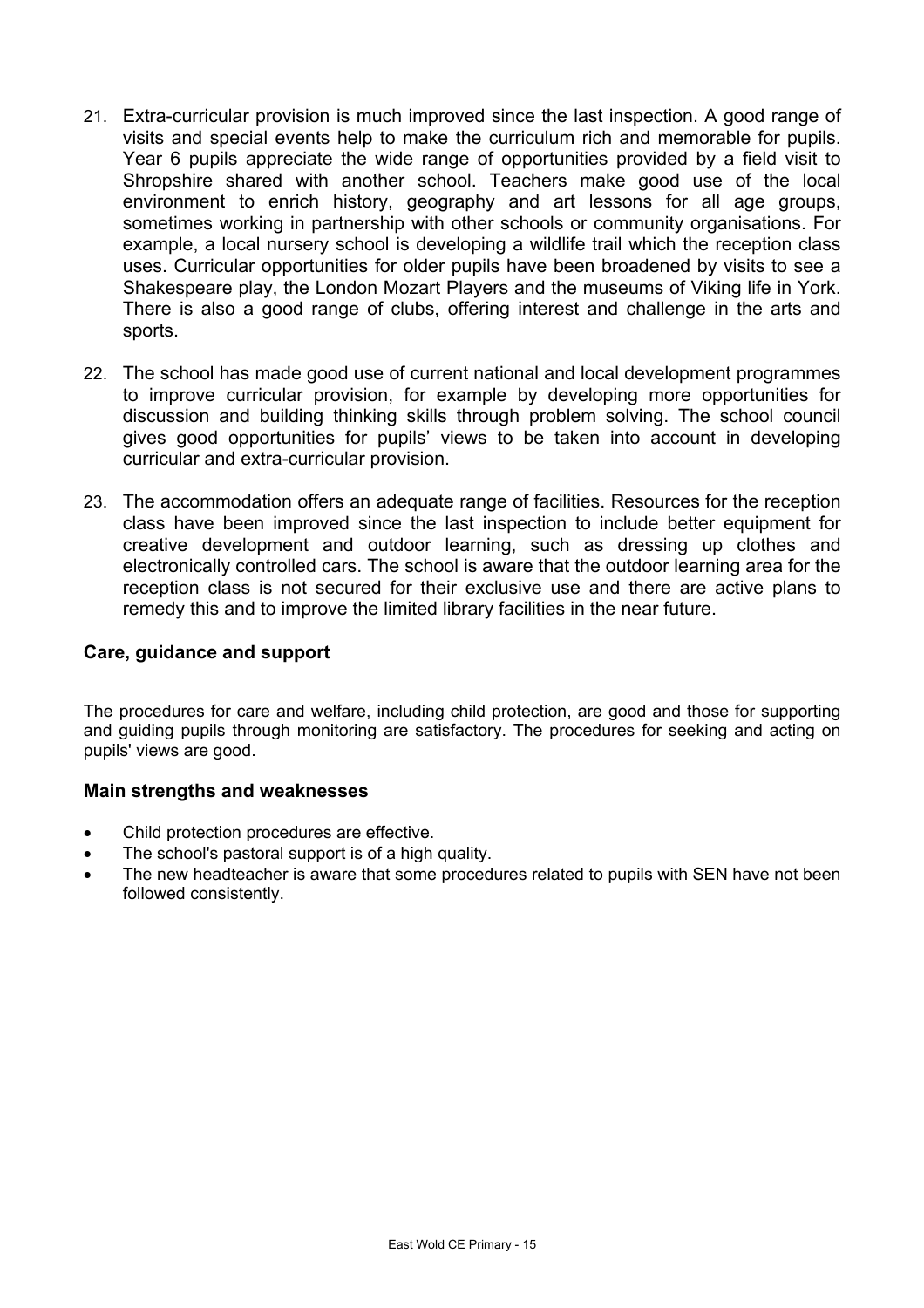# **Commentary**

- 24. Good child protection systems and procedures mean that the reporting person is known to all staff in the school. Relevant staff training in child protection has also taken place. The school teaching and support staff, who clearly know their pupils well, provide good welfare and pastoral support to individual pupils. This applies in particular to a number of pupils on the SEN register who have physical disabilities. The start of day routine for these pupils, who also have a range of very effective pupil supporters, is made very special and this is a prime example of the school's very inclusive provision in this area. Pupils' academic performance and personal development are monitored appropriately both formally and informally by the school to provide advice and support.
- 25. The school operates a very good first aid system for minor accidents; regular fire drills are undertaken and recorded. The school is proactive in maintaining a safe school site through regular inspections and action plans. In addition, the school follows good procedures in undertaking risk assessments for external trips out of school. The induction of children into reception is satisfactory overall.
- 26. The identification of, and guidance and procedures for, pupils with SEN are being improved. This is because improved assessment systems and analysis of pupils' work introduced by the headteacher have enabled her to identify an increasing number of pupils who no longer need more support than their classmates. Individual education plans for the other pupils on the school's list of those with SEN set sound targets for their progress. Teachers and support staff have good relationships which help the pupils on a day-to-day basis through reviewing their tasks and the work they complete. However, although some records are filed of the pupils' involvement in the regular scheduled reviews of their targets, these are not kept consistently for all the pupils on the register. In some cases, such records as there are indicate that some pupils do not understand what their targets are.

#### **Partnership with parents, other schools and the community**

Parents have a good opinion of the school and the school's links with parents are satisfactory overall. The school's links with the local community are good and with other schools they are satisfactory.

#### **Main strengths and weaknesses**

- The school provides good information for parents.
- The majority of parents feel that their children are making good progress.
- The school encourages parents and the community to support the curriculum.

## **Commentary**

- 27. The parents' meeting with the inspectors was reasonably well attended and the parental questionnaire was returned by a relatively high percentage of parents. A significant majority of parents who returned the questionnaire were very supportive of the school and of its aims and objectives. Parents feel that their children like school and that they are making good progress. A minority of parents feel that they are not always kept informed about how their child is getting on; the inspection team considers that communication with parents is good.
- 28. The information provided by the school through the prospectus and annual governors' report to parents is of a good standard. Regular and extremely well designed and presented newsletters keep parents very well informed about school activities, special events, and important dates for parents' diaries. Annual academic reports to parents are of a satisfactory standard but lack any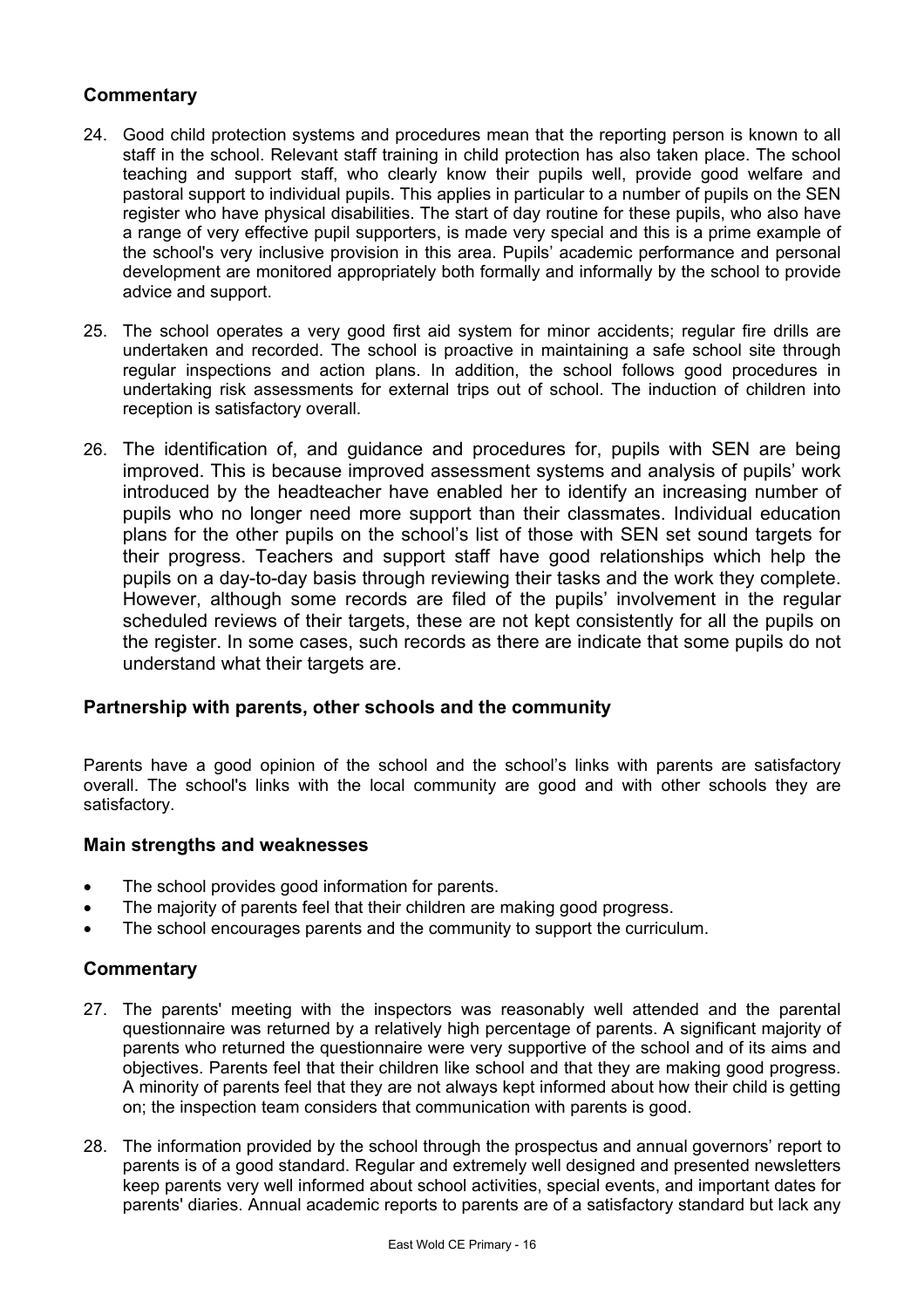targets for pupils' further development. The headteacher and her staff are always available to assist parents with any problems or concerns. It is apparent from observations and discussions that there is a very strong determination on the part of senior management and the governing body to continue to improve school/home relationships for the benefit of children, parents and the school itself.

- 29. A few parents are occasional visitors to the school, both in terms of providing very welcome classroom support and in assisting with external visits and extra-curricular activities. All parents have been invited to enter into a home/school agreement, which is designed to promote improved communication between the school, parents and children. Parental attendance at school concerts, celebrations and sports days is usually very good.
- 30. The good relationships between the coordinator, other support staff, teachers and parents work well on an informal basis to promote partnership with parents of pupils with special educational needs. Parents are informed about the targets set for their children and are given updated copies of their individual education plans at each of the required reviews. They feel their children are very well supported.
- 31. The school makes good use of the local environment to enhance pupils' curricular access. The range of extra-curricular clubs and activities is good for the size of the school. The school has good links with the community and regular trips are made to study the local and wider environment. For example, Year 3 paid a recent visit to Legbourne Church and Year 4 went to a local farm to study mini-beasts. Some pupils from Year 6 visited parts of Yorkshire for a residential trip last year. The school also has developing links with other local primary schools at Wragby, Willoughby and Saltfleet which are helping to improve provision. There are also useful links with key secondary schools such as Monks Dyke Technical College, to which many pupils will eventually transfer. Some teachers from this school visit East Wold Primary to work with Year 6 pupils as part of the induction process from Year 6 to Year 7.

# **LEADERSHIP AND MANAGEMENT**

Leadership and management are satisfactory overall. The headteacher gives very good leadership and that by other senior staff is satisfactory. Governance is satisfactory.

## **Main strengths and weaknesses**

- The headteacher has outstanding vision and purpose so that the school has made good improvement since the last inspection.
- The role of subject leaders, whilst improving, is not yet fully established and effective.
- Governors have a good understanding of the strengths and weaknesses of the school but are not always rigorous in their monitoring.
- The governing body determines general policy for SEN but does not check the quality of provision sufficiently.
- The school now has good self-evaluation procedures so that key priorities are identified correctly.

# **Commentary**

32. The school was placed in serious weaknesses at the time of the last inspection. It has made good progress since then because the headteacher gives very good leadership. She has an excellent vision and sense of purpose for the pupils. Her high expectations for the pupils and improved standards are matched by her equally high expectations of the staff to provide effectively for their learning. She has used her very good analytical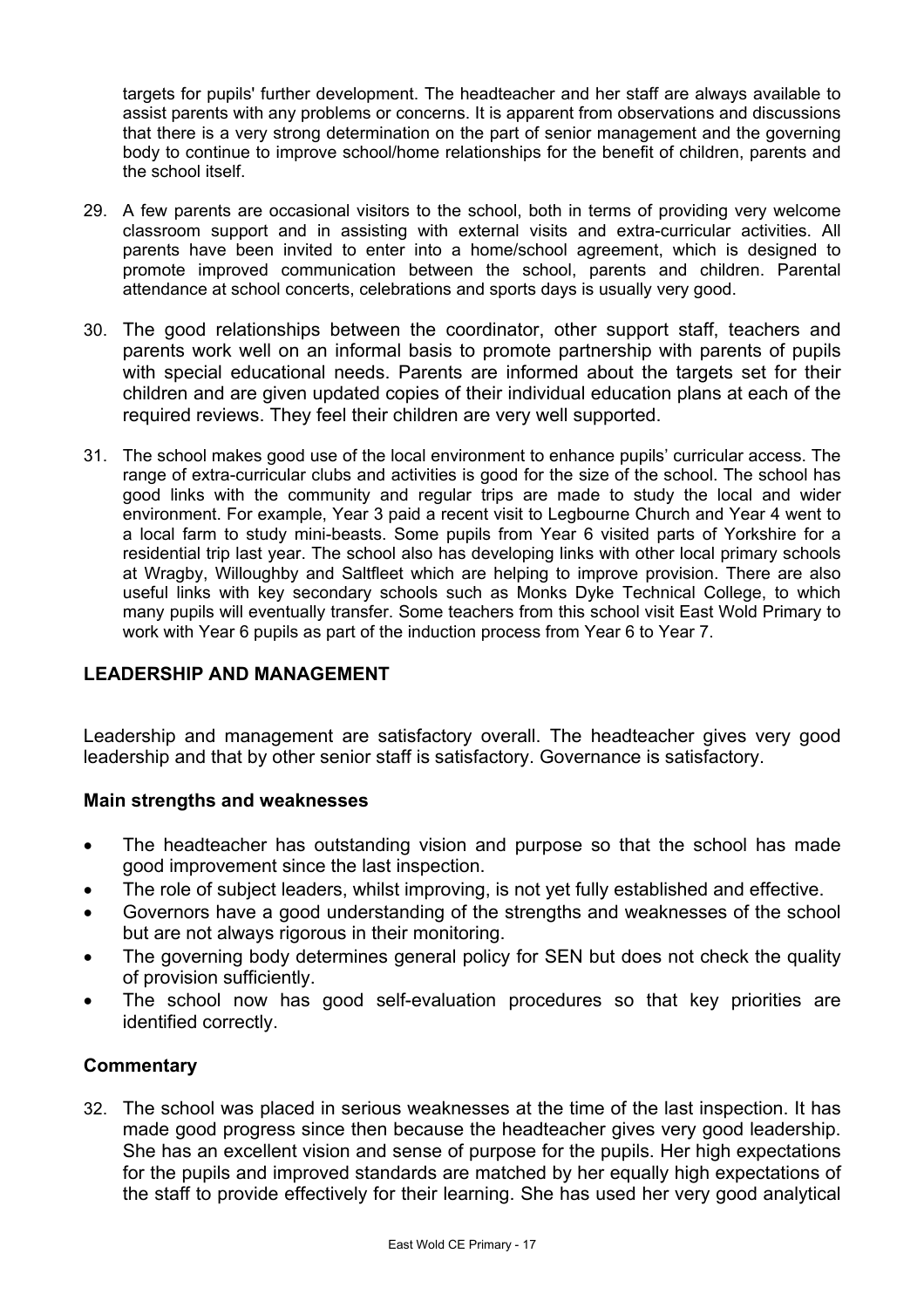and personal skills to good effect in identifying key priorities and in motivating members of staff to make improvements. The recently revised school improvement plan has a good structure and provides a good means for managing agreed targets. The school has moved on from the weaknesses identified during the last inspection and is working on areas for development which match closely those identified by the inspection team.

- 33. The headteacher has established good monitoring procedures for the core subject leaders to enable the quality of provision to be evaluated. The leadership by key members of staff is satisfactory, since the process of monitoring is at an early stage. However, management arrangements to support teachers in their planning and delivery of lessons are better. For example, in order to improve the quality of writing, all members of staff have taken part in a thorough review of teaching strategies drawing upon the headteacher's own very good practice. Monitoring procedures for leaders of the foundation subjects to check how well the planned curriculum is delivered are satisfactory but are still at an early stage. The leadership provided by the headteacher for the curriculum and teaching is very good. For example, funding has been agreed by the governing body to appoint a part-time teacher so that the headteacher can teach the Year 6 pupils for English, mathematics and science in the run up to the national tests. The processes of self-review are good overall and very good by the headteacher. Staff professional development is relevant and is focused on school and individual needs related to the good performance management procedures. The overall effectiveness of management is satisfactory at this stage because it is too early yet for recent decisions to have had much impact on attainment, although there are encouraging indications of improvement.
- 34. Governors have a strong commitment to support pupils with SEN and the identified governor ensures that their particular resource and access needs are taken into account in governors' financial and premises planning. Since the last inspection, the policy for these pupils has been updated in response to the requirements of the most recent Code of Practice, although a few aspects are not included, such as arrangements to consult and record parents and pupils' views. The governing body determines the school's general policy and approach to provision but their SEN oversight is too closely concerned with details of provision rather than checking that the school meets the requirements of the Code of Practice and the quality of provision. The leadership and management of SEN are satisfactory. The coordinator has good knowledge of how to support pupils with high levels of special educational needs, such as those with autism and dyslexia. She has ensured that support staff are well trained and briefed, but she has not yet had specific training for her leadership role.
- 35. Members of the governing body are committed to providing good quality learning and improved standards for the pupils. They now have a good understanding of the strengths and weaknesses in the school. Governors are prepared to challenge the senior staff and make informed decisions. The governance of the school is satisfactory although their procedures to monitor provision and standards are not rigorous enough. Financial management is good so that funding is directed towards clear educational priorities and raising standards. Governors give good attention to the principles of obtaining good value in their financial decisions, for example in the arrangements for some lessons to be taught in separate year groups, with improved provision and standards in mind. The headteacher and governors work well to monitor the effects of financial decisions. The school office runs efficiently in support of all members of the school's community.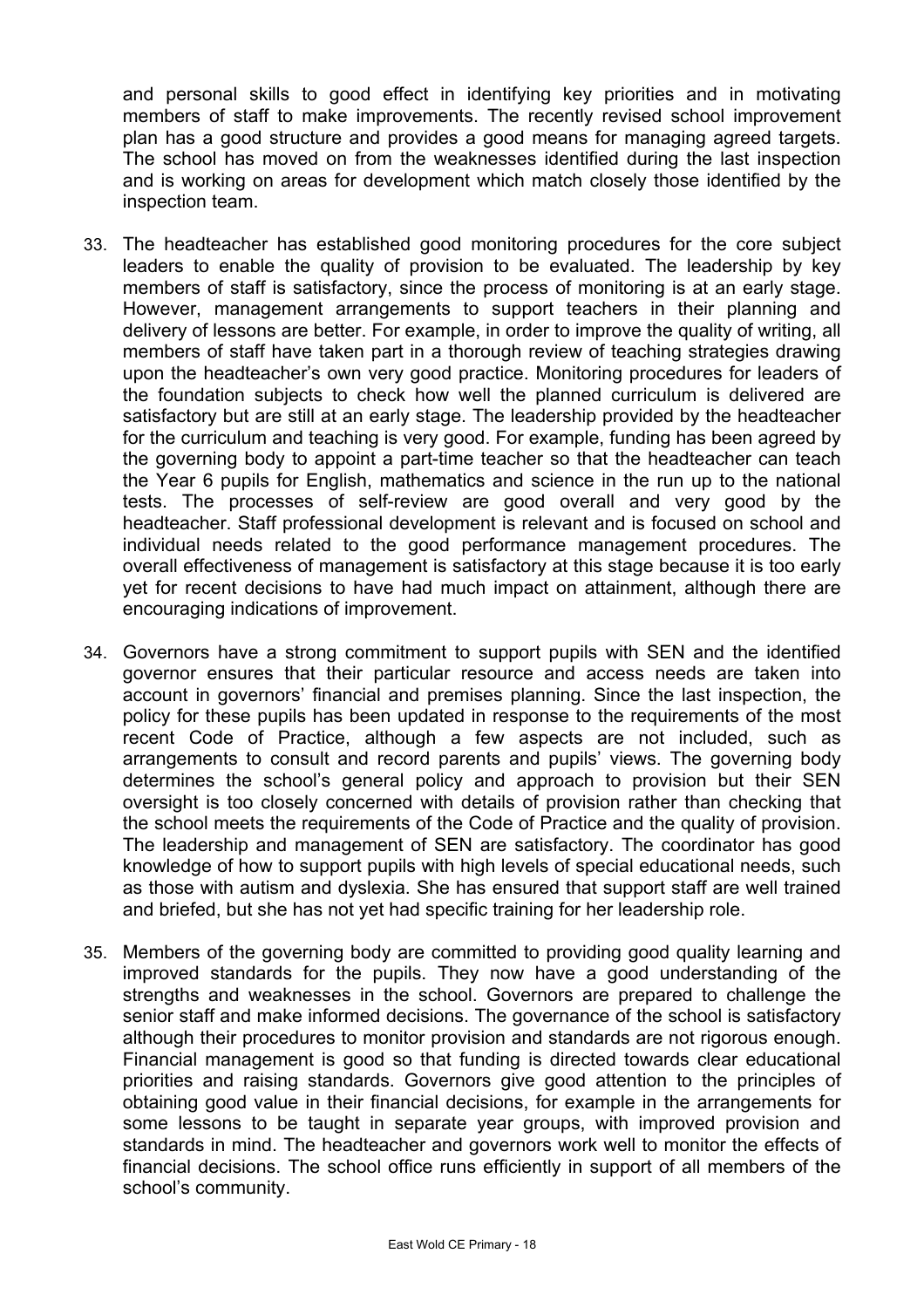# *Financial information for the year April 2003 to March 2004*

| Income and expenditure $(E)$ |        | Balances (£)                     |
|------------------------------|--------|----------------------------------|
| Total income                 | 307509 | Balance from previous year       |
| Total expenditure            | 298633 | Balance carried forward to the r |
| Expenditure per pupil        | 2927   |                                  |

| Income and expenditure $(E)$ |        | Balances (£)                        |       |
|------------------------------|--------|-------------------------------------|-------|
| Total income                 | 307509 | Balance from previous year          | 4511  |
| Total expenditure            | 298633 | Balance carried forward to the next | 13387 |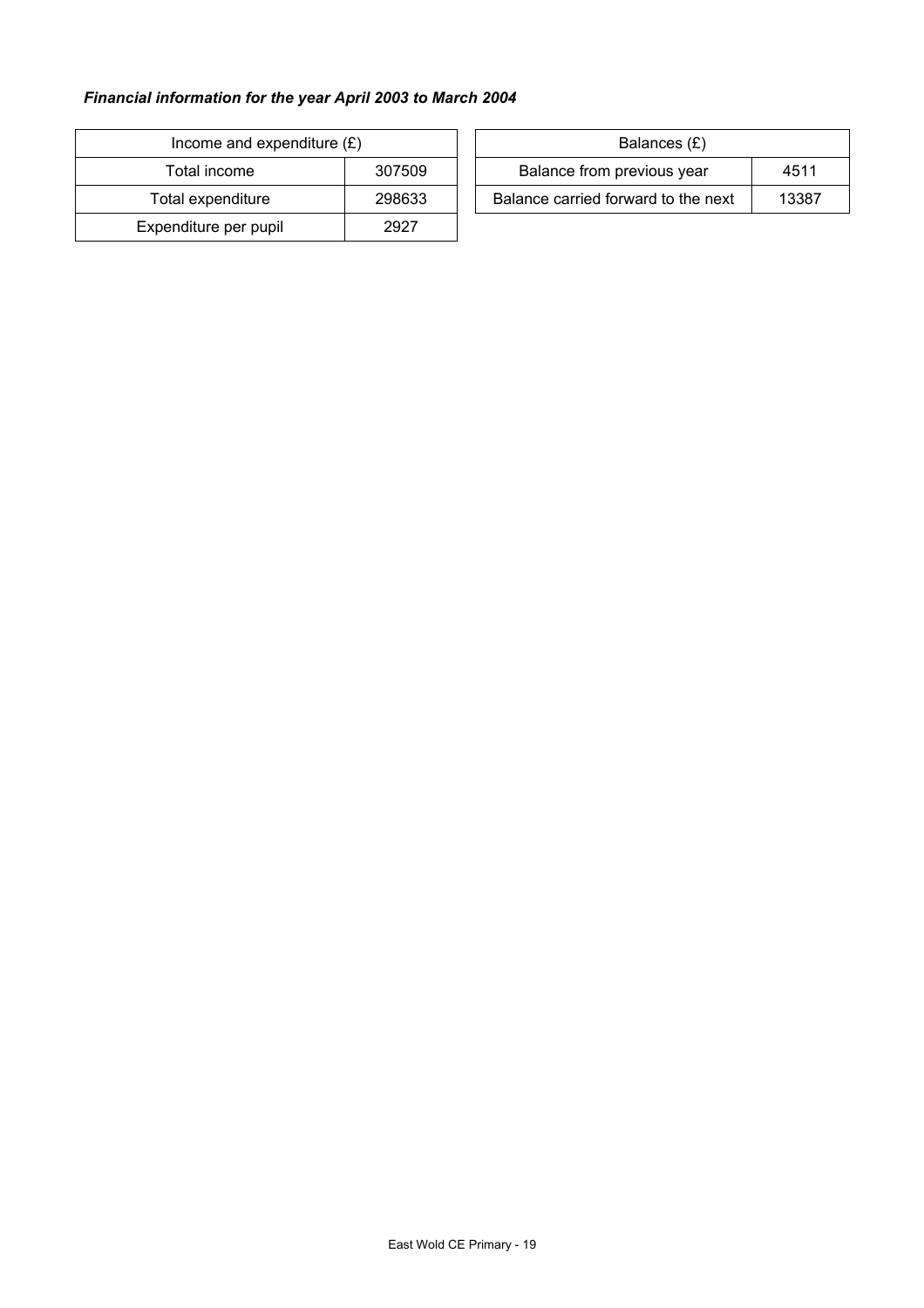# **PART C: THE QUALITY OF EDUCATION IN AREAS OF LEARNING AND SUBJECTS**

# **AREAS OF LEARNING IN THE FOUNDATION STAGE**

- 36. There are seventeen children in the reception year, who have attended full time since the start of the school year. Ten of the children were under five at the start of the current spring term. They entered with the standards expected of this age group and work alongside pupils in Year 1. Consequently the teacher and teaching assistant are required to cater for the learning needs of children who are four alongside those who are six and becoming confident readers. Generally they work together to manage this broad age range and contrasting stages of development satisfactorily. Since the last inspection, the co-ordinator has improved the range of learning activities offered. It is now satisfactory because the teaching plans are based on the national recommendations for this age group. They offer many opportunities for indoor and outdoor play and for the children to make choices. The co-ordinator and her assistant use sound and systematic procedures to record the children's progress through the expected steps towards the early learning goals. There is evidence of good provision to support children with high levels of SEN, who make good progress in relation to their learning targets. Leadership and management for the foundation stage are satisfactory.
- 37. There are good informal relationships with parents as well as a satisfactory series of introductory meetings and opportunities to introduce parents and children to the reception class in the term before they start. Parents and the staff use the reading logs that the children take home daily to exchange information. However, procedures to record key points from the initial discussions with parents and the individual review meetings about their children's first weeks in the class are not in place. The school does not do enough to initiate contact with feeder nursery and playgroup settings to check and record what the children know, understand and can do when they enter the reception class. This means that the team are not well placed to build on the children's prior knowledge and experience.

#### **Personal, social and emotional development**

Provision in personal, social and emotional development is **satisfactory.** 

#### **Main strengths and weaknesses**

- Children develop confidence in trying new activities.
- They form good relationships with staff and their classmates.
- Adults need to give the children more guidance on how to spend their time.

### **Commentary**

38. Most children achieve satisfactorily and are likely to reach the expected levels by the time they enter Year 1. They behave appropriately, know the classroom routines and readily sit with the class group or line up when it is time to do so. They take their place quietly in the hall for whole school assemblies and are interested in what is taking place in their school community. They welcome opportunities confidently to try new activities, such as operating remote controlled toy cars or trying out a new outdoor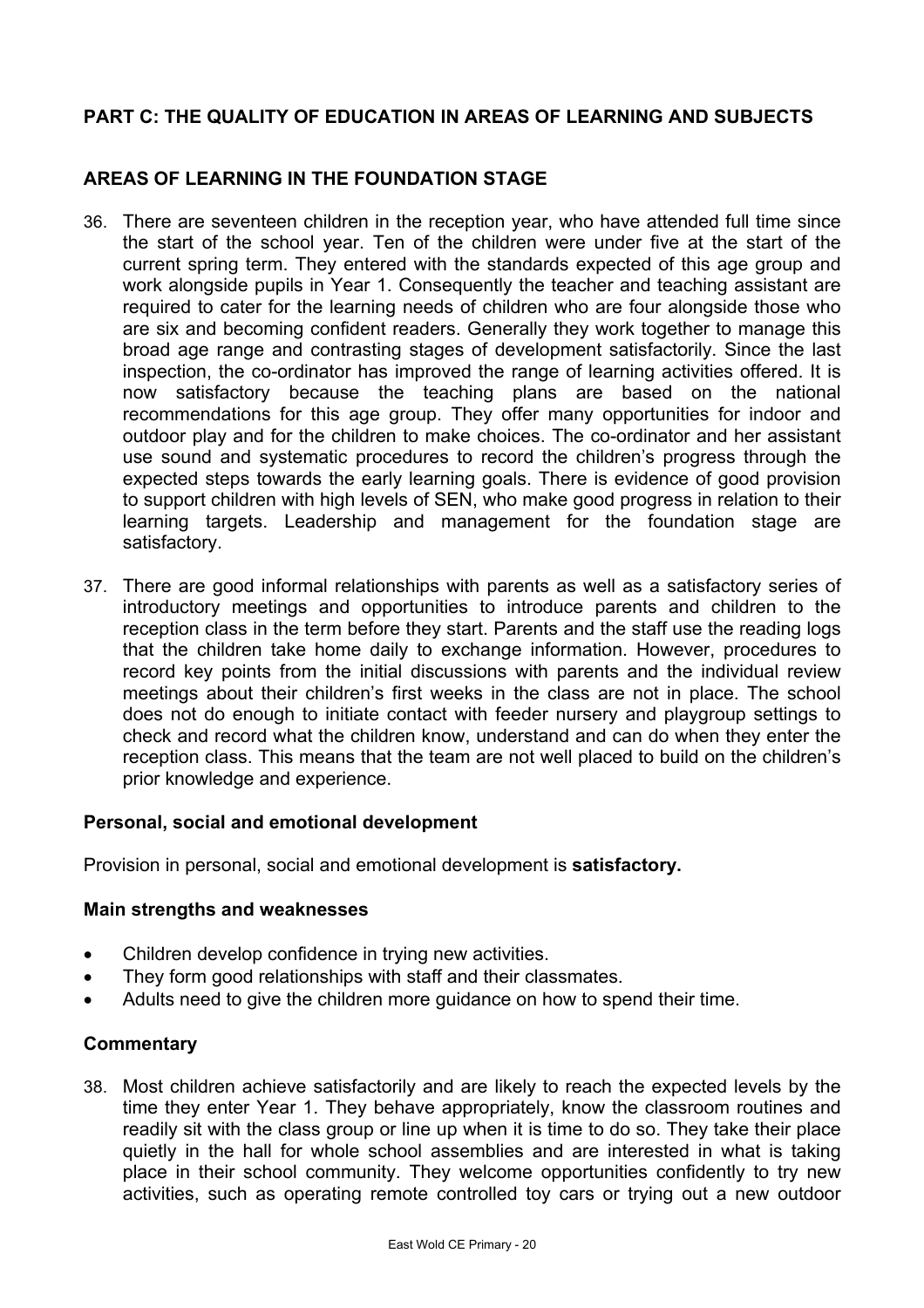game. Most children take turns and are ready to help clear up at the end of organised learning tasks but a minority, mainly boys, walk away when their teacher asks them to help. Teaching and learning are satisfactory. During the inspection, the teacher was using photographs of activities and personal activity charts to help the children think about and record their choices. Few children questioned understood what the charts were for. There is scope for giving them more guidance and opportunities to plan and review how they spend their time.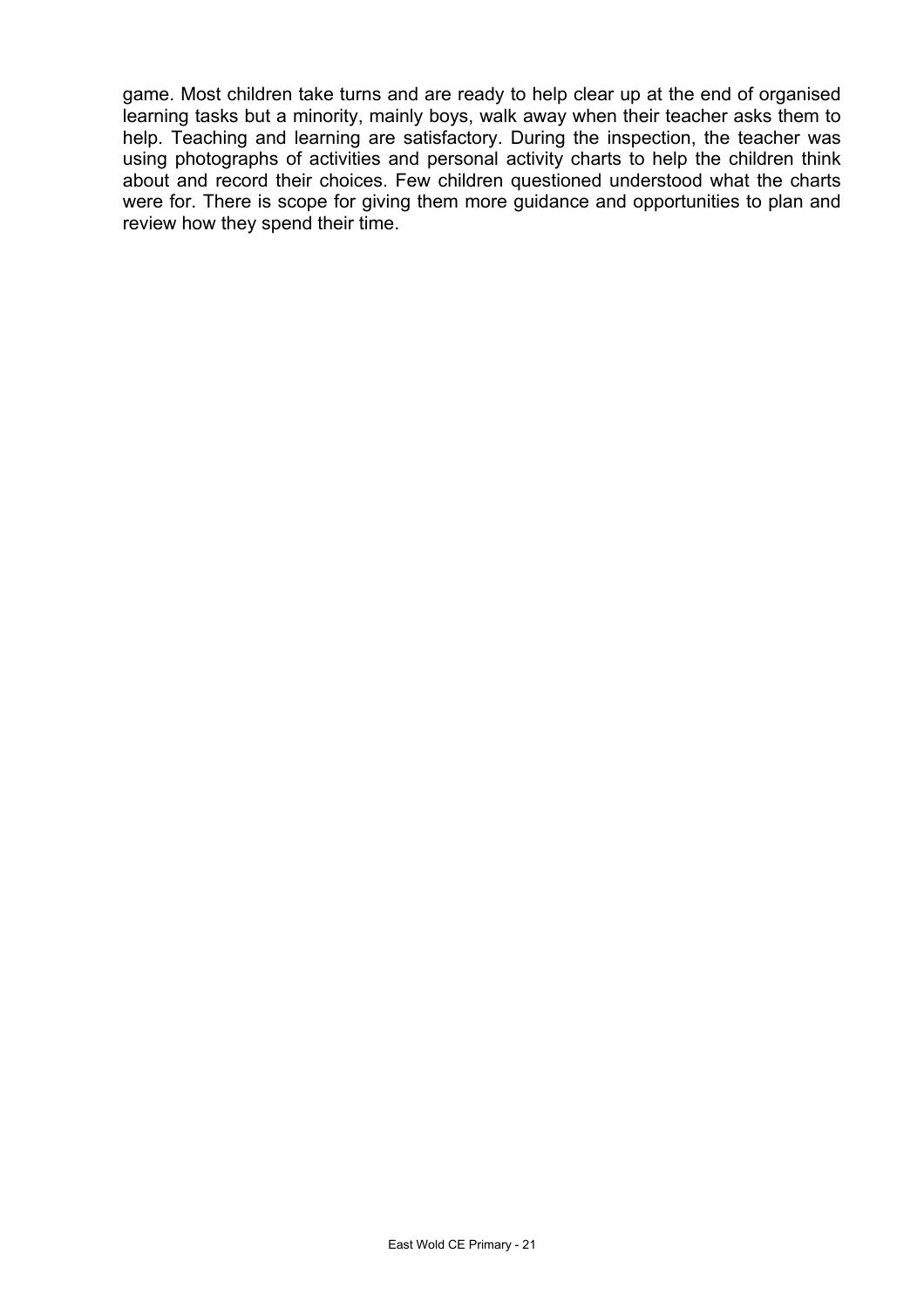# **Communication, Language and Literacy**

Provision in communication, language and literacy is **satisfactory.** 

## **Main strengths and weaknesses**

- Children learn letters and sounds systematically.
- They develop sustained listening skills.
- There are too few opportunities for children to develop writing skills.
- Too little is done to encourage the children to talk at length.

# **Commentary**

39. Children achieve satisfactorily and are likely to reach the early learning goals by the time they start Year 1. Teaching and learning are satisfactory. There are regular planned opportunities through the day for children to learn through talking and listening, for example when they comment on the key story around which their teacher organises many of each week's activities. Their teacher uses regular group reading times when they read through and discuss the chosen book. During the inspection, many of the activities started from a reading of an enlarged book of the story of the Three Billy Goats Gruff. When they discussed whether the Billy Goats Gruff were careful enough when they ventured onto the bridge guarded by a troll, a child commented, "I know a safety rule. You have to put your seat belt on in the car." Most listen attentively during assemblies and when other children are talking in a group discussion. They build up their knowledge of letters and sounds systematically, starting with the words in the shared book, and become familiar with book features such as the title page. They also regularly practise letter sounds and begin writing in small groups. However, there are insufficient activities that give children opportunities to develop writing skills through make believe activities, such as providing attractive writing tools as part of a pretend game or an inviting classroom corner. Also, there are few opportunities which encourage children to talk at greater length, for example by performing stories and rhymes they know.

## **Mathematical development**

Provision in mathematical development is **satisfactory.** 

#### **Main strengths and weaknesses**

- The teacher provides good opportunities for children to count and understand number.
- The children enjoy using a calendar to track time.
- There is scope for better use of measuring and recording tools to develop children's mathematical skills.

## **Commentary**

40. Children achieve satisfactorily and are on course to reach the early learning goals by the end of the reception year. Their teacher plans good regular opportunities for them to make progress in recognising and counting numbers. During the inspection, they began their organised daily mathematics lesson by singing and games with a set of toy milk bottles, taking turns to take away one more bottle in turn and say how many were left. They enjoy the daily routine of ticking off the date on the class calendar and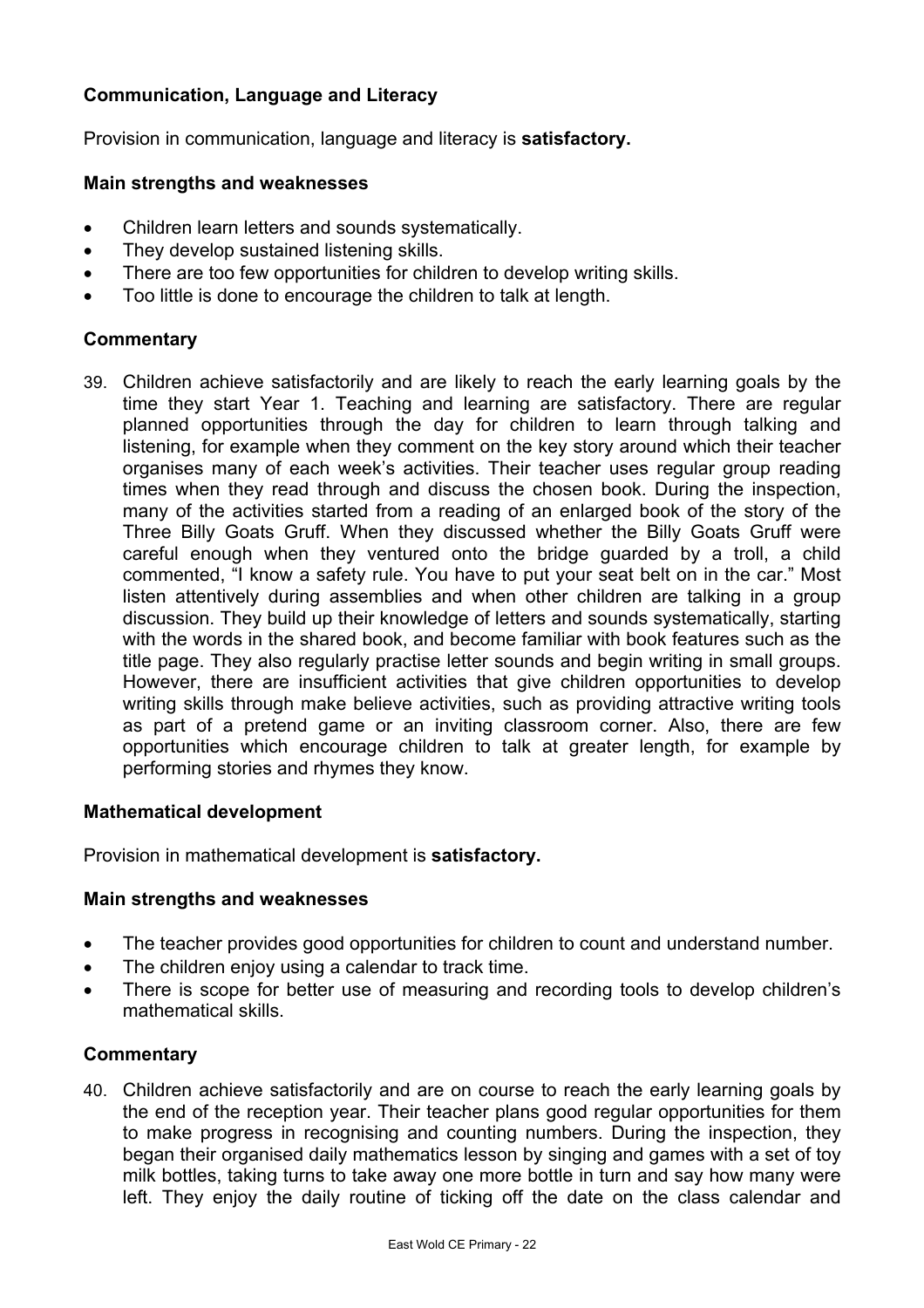remind the teacher if it has not been done by the start of the afternoon. During the inspection, the highest attaining children knew that the number 25 was the current day in January. The teacher helped the children recognise and explore the properties of shapes by asking them to select bricks from construction kits, which they could put together to form a bridge for the Billy Goats Gruff to cross. The quality of teaching and learning is satisfactory overall. There is scope for more organised opportunities for children to use improvised and real-world measuring tools such as sticks, rulers and digital cameras to measure, compare and record through play and investigations.

## **Knowledge and Understanding of the World**

Provision in knowledge and understanding of the world is **satisfactory.** 

#### **Main strengths and weaknesses**

- The teacher provides good opportunities for children to develop knowledge about places.
- Children have improved opportunities to explore the properties of materials through indoor and outdoor play.
- Opportunities for learning through using ICT could be improved.

## **Commentary**

41. At the end of the reception year, most children are likely to reach the early learning goals. Achievement is satisfactory. Provision has improved since the last inspection and the team now offers a satisfactory range of opportunities for the children to explore and experiment for themselves through practical indoor and outdoor activities. The quality of teaching and learning is satisfactory and the teacher helps the children learn about local and more distant places through good involvement of parents and local residents. At her invitation, they send in notes and photographs of places they have visited or come in to discuss them in person. The children enjoy commenting on what they know about these places but the team do not take as many opportunities as they could to enable them to share their knowledge with their classmates. During the inspection week, children were exploring how they could mould attractively coloured play dough, creating towers and enclosures with bricks and pieces of construction kits, mixing colours, and putting together planks and boxes to make a pretend bridge in their outdoor area. Pairs of children, mainly boys, were excited by experimenting with electronically controlled cars. Although the classroom computers were set up with programs for the children to use, few showed interest, because the programs chosen lacked challenge. The school lacks expertise on the best software for this age group and how it can be used to enable the children to do very simple programming and a range of engaging problem-solving challenges. The children do not get enough opportunities to use some of the school's ICT equipment, such as programmable toys, CD-ROMs and digital cameras, to support their learning.

#### **Physical development**

Provision in physical development is **satisfactory.** 

## **Main strengths and weaknesses**

There is good teaching of organised physical development lessons.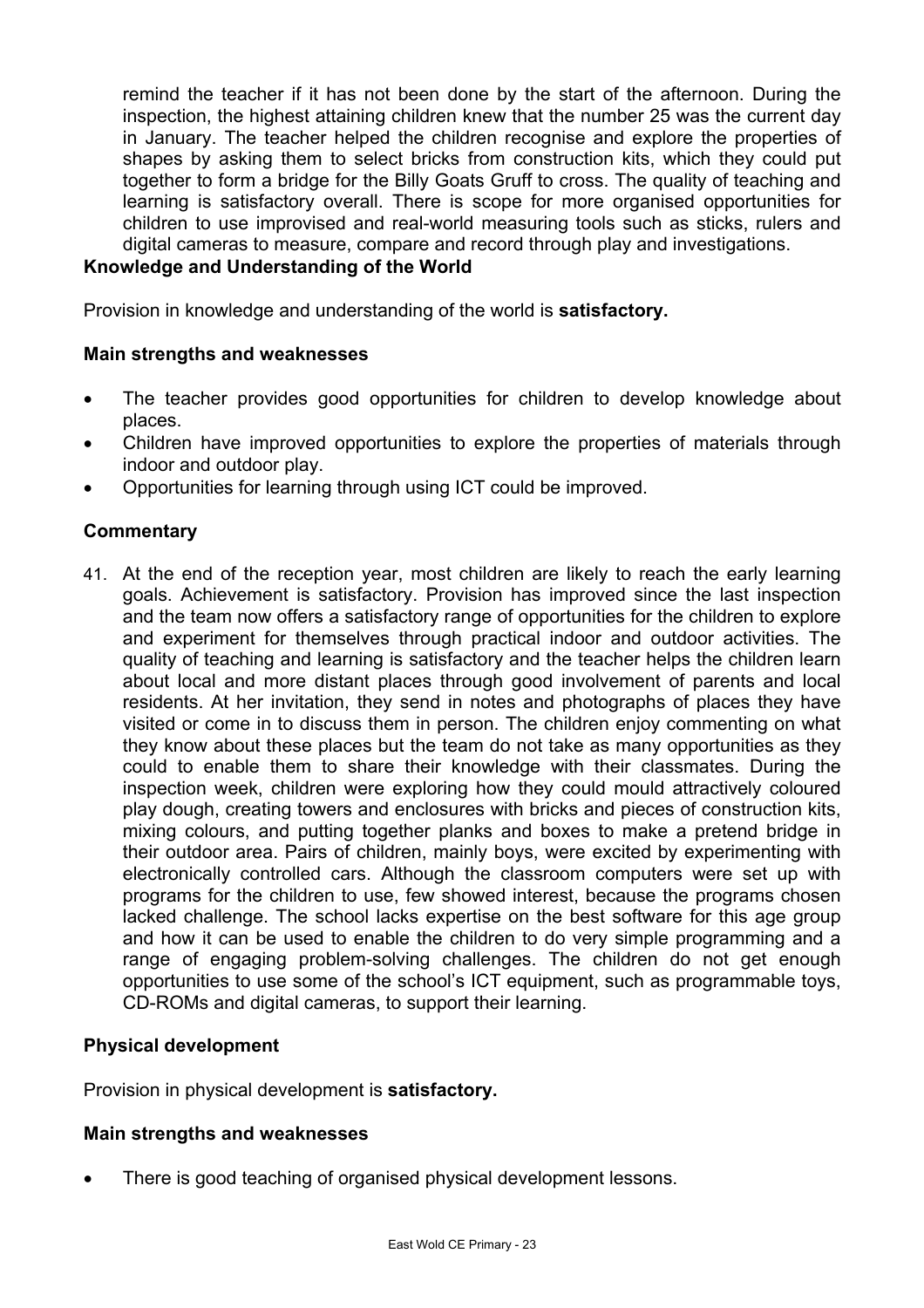- The range of indoor and outdoor experiences offered for children to choose has improved since the last inspection.
- More could be done to develop the children's understanding of how to promote their health.

# **Commentary**

42. The children are in line to reach the early learning goals by the time they complete the reception year. They achieve satisfactorily overall and achieve well in organised physical development lessons, benefiting from the good example set by their Year 1 classmates in the shared lessons. During the inspection, a good hall-based physical development lesson set the children a range of enjoyable, well thought out challenges by inviting them to think of new ways of moving across and round a prepared layout of apparatus. Their teacher helped build their safety awareness by reminding them of the rules for how to move around each other and the apparatus. She set high expectations by encouraging them to think of ways to improve the sequences they devised. However, she did not use the opportunity she had to help them understand and talk about how the warm up routine they did helped to keep them healthy. Other opportunities to promote an awareness of healthy practices, for example by encouraging the children in discussion to identify the healthy way to do things, are not exploited as well as they could be. The quality of teaching and learning is satisfactory overall. Since the last inspection, there is an improved range of opportunities of indoor and outdoor physical development activities for the children to choose and they enjoy using the range of tools and large and small apparatus on offer.

### **Creative development**

Provision in creative development is **satisfactory.** 

#### **Main strengths and weaknesses**

- The range of opportunities provided for creative development has improved since the last inspection.
- Children are not given sufficient opportunities to act out sustained creative play, particularly fantasy scenarios and pretend real-life activities.

## **Commentary**

43. Children achieve satisfactorily and most are likely to reach the early learning goals by the end of the reception year. Since the last inspection, there is improved indoor and outdoor provision for creative play, including dressing up and pretend areas. There are more opportunities for the children to explore making sounds with a range of percussion instruments in organised musical development lessons. During the inspection, some pairs of children showed sustained interest in creating their own miniworlds by combining miniature figures of people and animals with an impressive working model garage and multi-storey car park. For some of them, it became a fort in which they enjoyed enthusiastically firing the figures out of a cannon mechanism. However, very few children showed any interest in the indoor dressing up area which was set up to enable them to explore the week's theme of "magical worlds" so that their learning was not enhanced. The teaching team did not do enough to lead the children into an engaging sequence of make believe. Also, too few areas were set up to help the children develop extended real world play.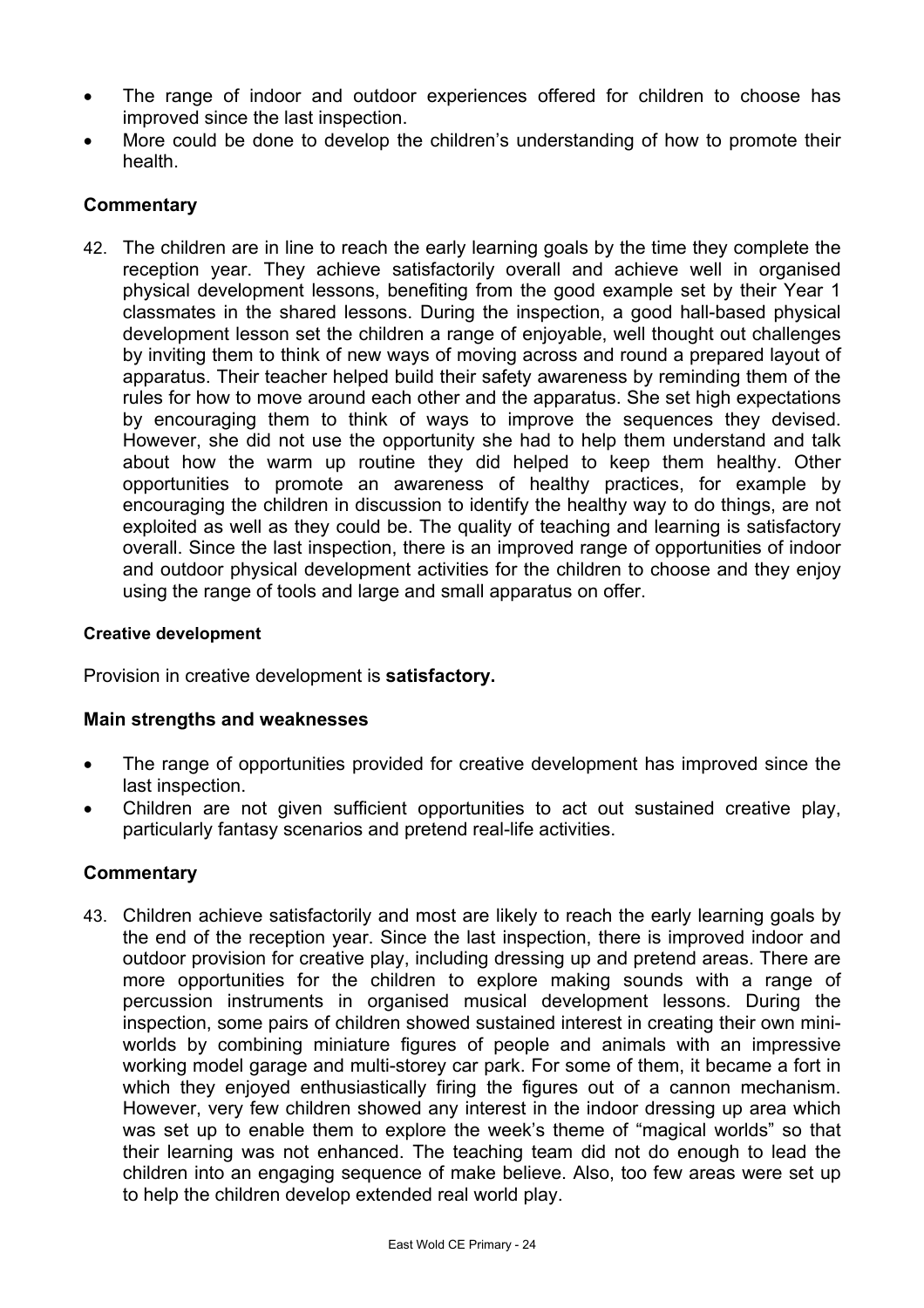44. A lesson planned to help them develop creative dance sequences to act out magical fantasy creatures was unsuccessful because their teacher did not do enough to stimulate and develop the children's ideas, for example by presenting a traditional song or a poem. She asked some questions which expected too much of the children's ability to imagine. The quality of children's products in this area of learning seen on display and in records indicated that, as at the previous inspection, while teaching and learning are satisfactory, this remains an area where there is scope for improved teaching and learning approaches.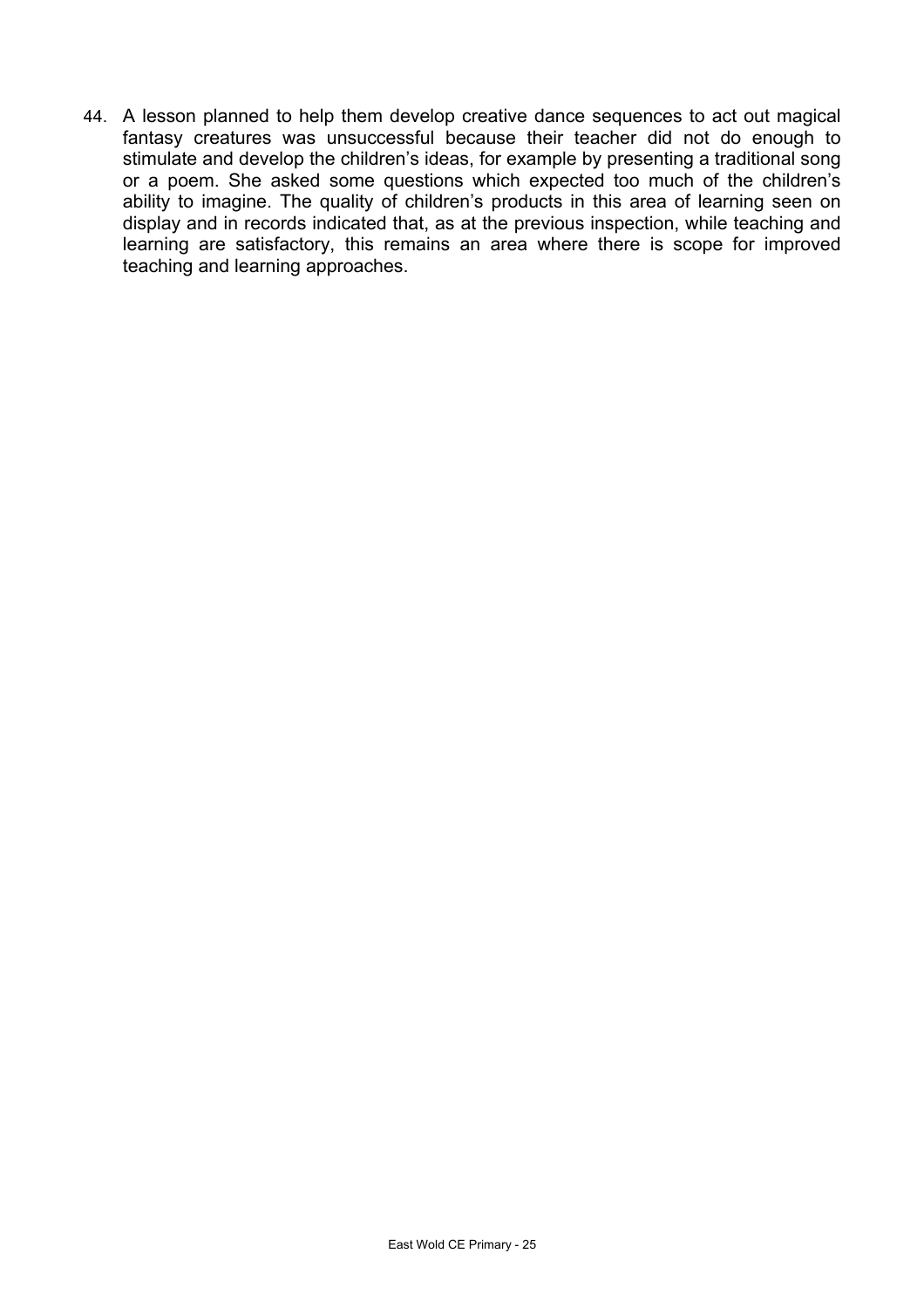# **SUBJECTS IN KEY STAGES 1 and 2**

# **ENGLISH**

Provision for English is **good.** 

## **Main strengths and weaknesses**

- By Year 2, standards are above average in speaking, listening and writing; achievement is good because of improved teaching approaches.
- Standards are above average in writing in Year 6.
- Teachers use assessments well to help pupils make better progress.
- Good support teaching helps lower attaining pupils' reading and spelling skills.
- Not enough use is made of ICT facilities to develop pupils' skills in reading and writing.
- Limited library facilities restrict opportunities for research skills.

## **Commentary**

- 45. In Year 2, standards are broadly average in reading. By Year 6, standards are average in speaking, listening and reading. Pupils enjoy discussing ideas about texts they read and suggesting phrases and sentences for a shared class composition. Most know and enjoy reading well-known authors such as Roald Dahl and Jacqueline Wilson, but few read poetry or read non-fiction books widely. Pupils write fluently in a range of styles.
- 46. Achievement has improved since the last inspection. It is now good by Year 2 and Year 6. All groups of pupils achieve well in speaking, listening and writing because of the good opportunities they have to think through their ideas and the good guidance they receive in lessons and written work on how to develop their skills. Lower attaining pupils improve their knowledge of letter-sound relationships and basic literacy in well planned and organised small group lessons with support staff. Other pupils make satisfactory progress in reading but could achieve better with more guidance aimed at widening the range and quality of what they read. The downward trend in standards in the national tests at Year 6 is because there was insufficient emphasis on basic skills, particularly on writing, in previous years. At Year 2, the small year group size results in more variation year by year than usual, but the trend in standards for reading and writing is an improving one.
- 47. Teaching and learning are good and are based well on the National Literacy Strategy. Teachers use assessment well to identify what different groups of pupils need to learn and they plan lessons and tasks accordingly. They have recently and successfully adopted approaches that focus on helping pupils understand and use criteria to work towards good performance in such tasks as writing a report. They set pupils to use partner and small group discussions to clarify their understanding. These approaches are helping pupils make rapid progress and feel very positive about their lessons. In a good lesson for Years 1 and 2 pupils, they prepared well for writing a character sketch of the African girl at the centre of "Handa's Surprise" by asking questions of a very articulate high attaining classmate playing the role of Handa. Most pupils know exactly what they need to focus on in order to improve their writing. Very good examples were seen in Years 5 and 6 pupils' workbooks of clear, readily understandable teacher guidance on how to write short biographies and reports. They had also been taught to use simple criteria lists to check that their drafts met the requirements for these styles. These strategies are helping them make rapid progress. This system is not yet being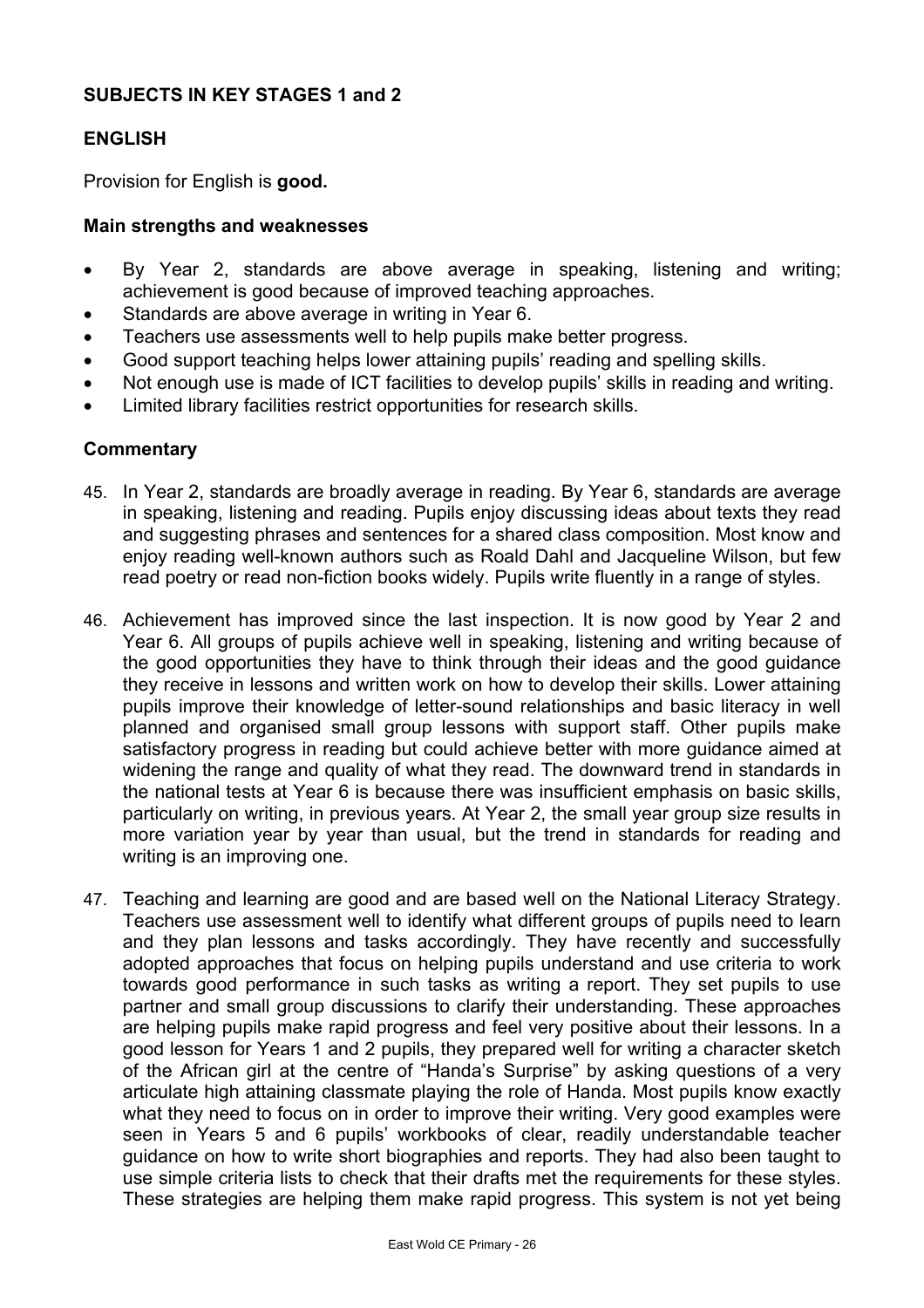used consistently across the school. There is no comparable guidance system for helping pupils widen the range and quality of books they read at home and school. Teachers do not make enough use in lessons of readily available classroom ICT programs, such as "talking" word processors, CD-ROMs and the Internet, to help pupils develop their reading and writing skills.

48. The leadership and management of English are very good and are firmly focused on raising standards, particularly in writing. The headteacher as co-ordinator has developed very good analyses of test results and pupils' workbooks to pinpoint where improvements are needed. Improvement since the last inspection is satisfactory. She has led staff in using the Primary Leadership Programme to improve English teaching, including the use of self-review by pupils and better marking feedback by staff. She is a very good role model for the improved approaches. She is aware that better use could be made of ICT to improve pupils' learning and achievement. More could be done to improve the achievement of pupils with SEN by providing teachers with further guidance on how to develop strategies for talk.

# **Language and literacy across the curriculum**

49. Teachers promote language and literacy skills satisfactorily. The very thorough focus on teaching basic literacy, particularly letter-sound relationships, handwriting and composition skills, ensures that pupils are well equipped for tasks in different subjects. Teachers use the good partner discussion approaches to help pupils understand their tasks in subject lessons. Good examples were seen during the inspection of the use of fiction and Internet sources to engage pupils' interest and develop their understanding in subject studies, whilst simultaneously developing their writing skills. In Years 1 and 2, pupils had increased their skills in geography while reading and writing about a fictional island in Scotland. However, the use of these good approaches is not as consistent in other years. The range of non-fiction books on display in classrooms is narrow. Because the library is in cramped quarters in a corridor area, it is not used actively enough to extend pupils' study skills.

# **MATHEMATICS**

Provision in mathematics is **good.** 

## **Main strengths and weaknesses**

- Pupils' achievement is good in Years 1 2 and standards are above average because good teaching challenges their understanding and skills.
- Pupils achieve well by Year 6 because good teaching is addressing earlier weaknesses.
- The subject is led and managed well.
- There is a good emphasis on problem solving skills as well as skills of mental calculation.
- The classroom assistants give thoughtful support to children with learning needs.

## **Commentary**

50. Standards in Year 2 have improved since the last inspection. Lessons are structured well to give pupils practice in early skills, for example counting up and down in tens.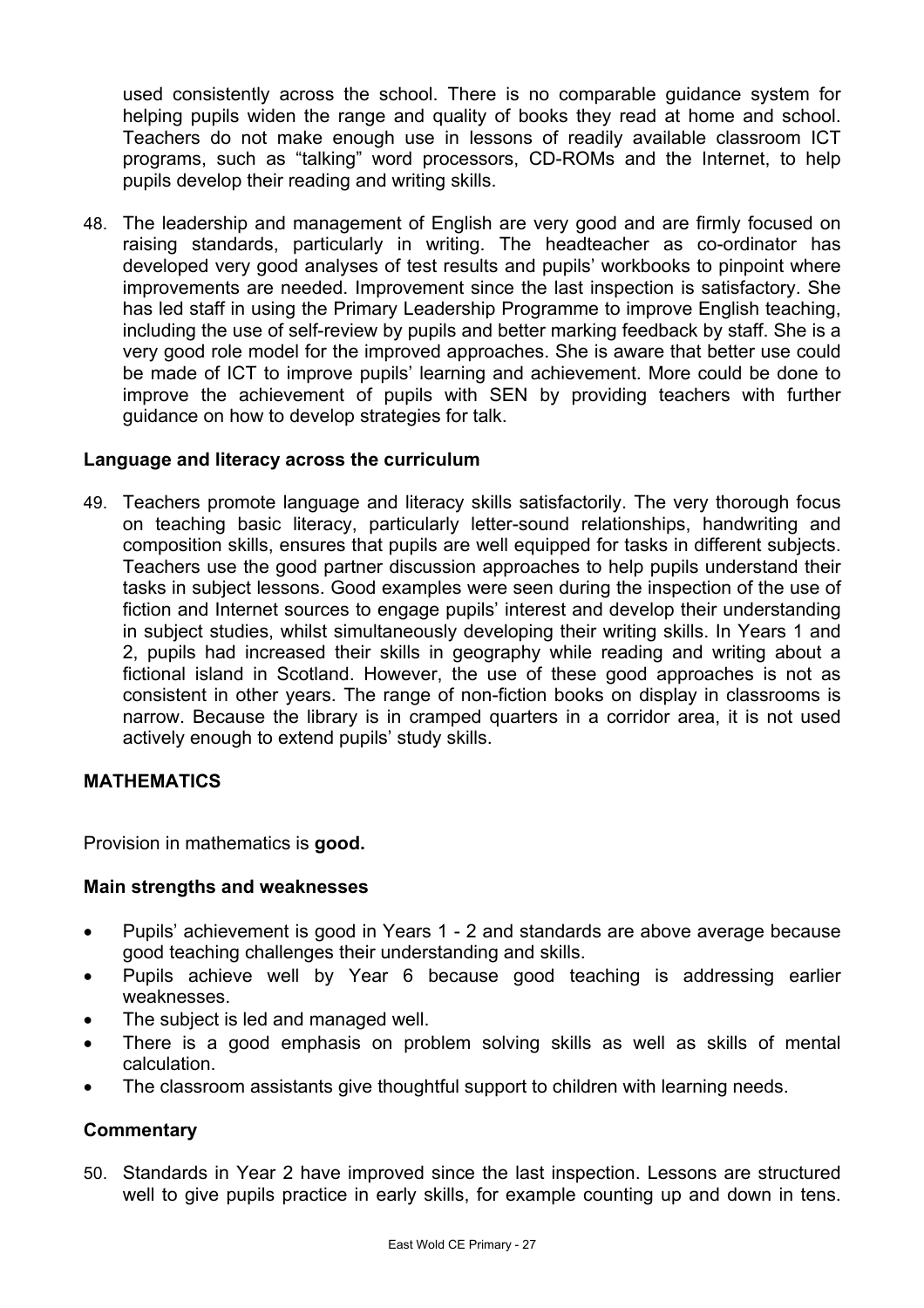The good pace encourages pupils to learn quickly and be confident. In a good practical lesson about mass and weight, pupils balanced a variety of objects in their hands against a 1kg mass, making mostly sensible estimates. A simple but effective record supported their understanding, with more independence expected of the higher attaining pupils. Their very good cooperation promoted good achievement as pupils worked and discussed together. The class teacher's good subject knowledge was expressed well through her thoughtful questioning so that pupils were prompted to reason. Pupils' previous work shows good subject coverage across the mathematical topics and generally good progress by all groups of pupils as a result of good teaching. At Year 2, the small year group size produces more variation year by year than usual in the national tests, but the trend in standards is an improving one.

- 51. Pupils' achievement is good in Years 3 6 as teachers give good attention to building numeracy and other skills. Standards are broadly average by Year 6 because pupils do not yet have confident number skills and they have difficulty in applying skills to new problems. Standards in the 2004 tests were just above average because fewer pupils than nationally performed well below average and the performance of girls was better than girls nationally. For many pupils, basic skills are under-developed because there was insufficient emphasis on them in previous years. Standards have been maintained since the last inspection. There are some good features, however, because teaching is good. In a lively lesson with the Years 3 and 4 class, the higher attaining pupils demonstrated good skills at analysing problems since they quickly understood that the lowest and highest possible numbers were 15 and 60 when three bean bags were thrown onto a grid. Pupils concentrate well and persevere at the tasks, many taking real pleasure in understanding the emerging patterns. Clearly focused teaching in Years 5 and 6 is having a positive impact on pupils' learning because the teacher has very high expectations of the pupils and has a very skilled questioning style. The teacher used an interactive whiteboard imaginatively to build the idea of ratio. Pupils found the following task difficult because they did not have the skills to recognise how ratios are applied to multiples of numbers. Pupils' previous work indicates some good recent aspects to their progress but in general pupils are not consistent in their calculations and in setting out their work.
- 52. Most pupils across the school take a good interest in their tasks and concentrate well. This has a good impact on achievement. The introduction of a green or red card system for pupils to indicate their own self-assessment is good and is having a clear positive benefit. Teachers take careful note of pupils' views and respond sensitively. Planning is good and tasks are adapted well for pupils of differing attainments. Pupils with SEN are supported and included well so that they make good progress against their targets. Teachers and the classroom assistants strike a good balance between building formal skills and helping pupils to understand the ideas. They give a good emphasis to numeracy and encourage quick recall of number facts. There is also a good emphasis on problem solving so that pupils are challenged to think and to gain investigational skills.
- 53. The mathematics curriculum has good progression through the years. Teachers provide a good balance across the mathematical topics. The quality of marking of pupils' work is generally good, with positive comments to help pupils improve. The subject coordinator is working with the headteacher to give good direction for the approach to learning. The approach and standards have benefited from the recent focus on the subject. There has been satisfactory improvement overall since the last inspection.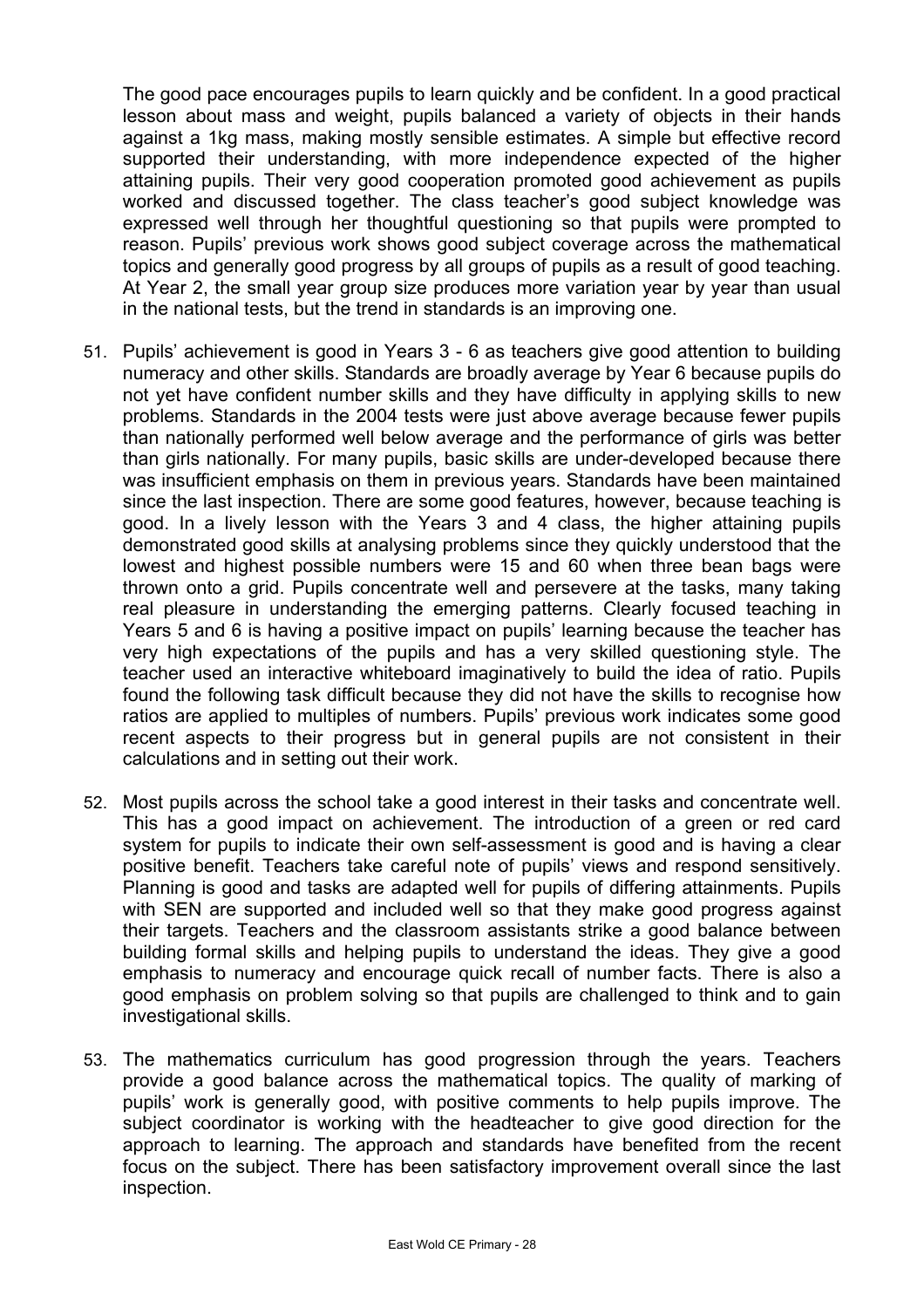## **Mathematics across the curriculum**

54. Pupils use a variety of mathematical skills in other subjects. In science, for example, pupils set out the results of their experiments in tables and sometimes represent these in a graph. Pupils use a spreadsheet in ICT to set out data and write a formula to find the total of a column. Pupils use spatial ideas in their paintings for art and in design and technology products. Teachers provide such opportunities appropriately in practice, although they are seldom set out clearly within planning.

### **SCIENCE**

Provision in science is **good.**

#### **Main strengths and weaknesses**

- Pupils achieve well because teachers give good attention to investigational skills.
- Standards are above average in Year 2 since pupils' skills and understanding have been extended through good experience.
- The quality of teaching and learning is good.
- Pupils take a good interest in the activities, which helps promote achievement.

## **Commentary**

- 55. Pupils achieve well in Years 1 2 because teaching gives good attention to practical investigation. In a good lesson on magnetism, the teacher provided clear explanations on the effects of magnetism using simple but effective demonstrations. During practical tasks most pupils cooperated well to test items for magnetic properties. The higher attaining pupils gave reasonable explanations for their observations - in particular that not all metals are magnetic - and one pupil offered the image that magnetism is like water flowing through a pipe in holding up many paper clips. The good variety of different activities provided a good basis for pupils to generalise about the behaviour of magnetic materials. Pupils' previous work shows good subject coverage and a consistent approach to building their experimental skills.
- 56. Achievement in science is good in Years 3 6 because teachers give good attention to practical investigations which challenge pupils and promote good skill development. Standards in the national tests have varied year by year, although there is evidence of earlier lack of skill development. Standards of current work are broadly average. In a good lesson on gases in Year 6, the teacher's good explanations and questioning during her demonstrations challenged pupils to reason about the behaviour of gas in a hand pump. Most pupils understood that the air was compressed and that force is needed to pump up a tyre, and they began to recognise that it could then do work, as for example when a balloon was powered along a string. Pupils know some properties of gases, for example that gas is lighter than water, and reasoned about the fact that bubbles of carbon dioxide rise in fizzy drinks. Pupils' previous work indicates generally under-developed investigational skills early in the year but that these are improving. There is evidence that recent teaching is focused well on building pupils' understanding through a good practical basis. The skills of observation, controlling a variable and recording results are apparent in pupils' work, although some work is incomplete and untidy.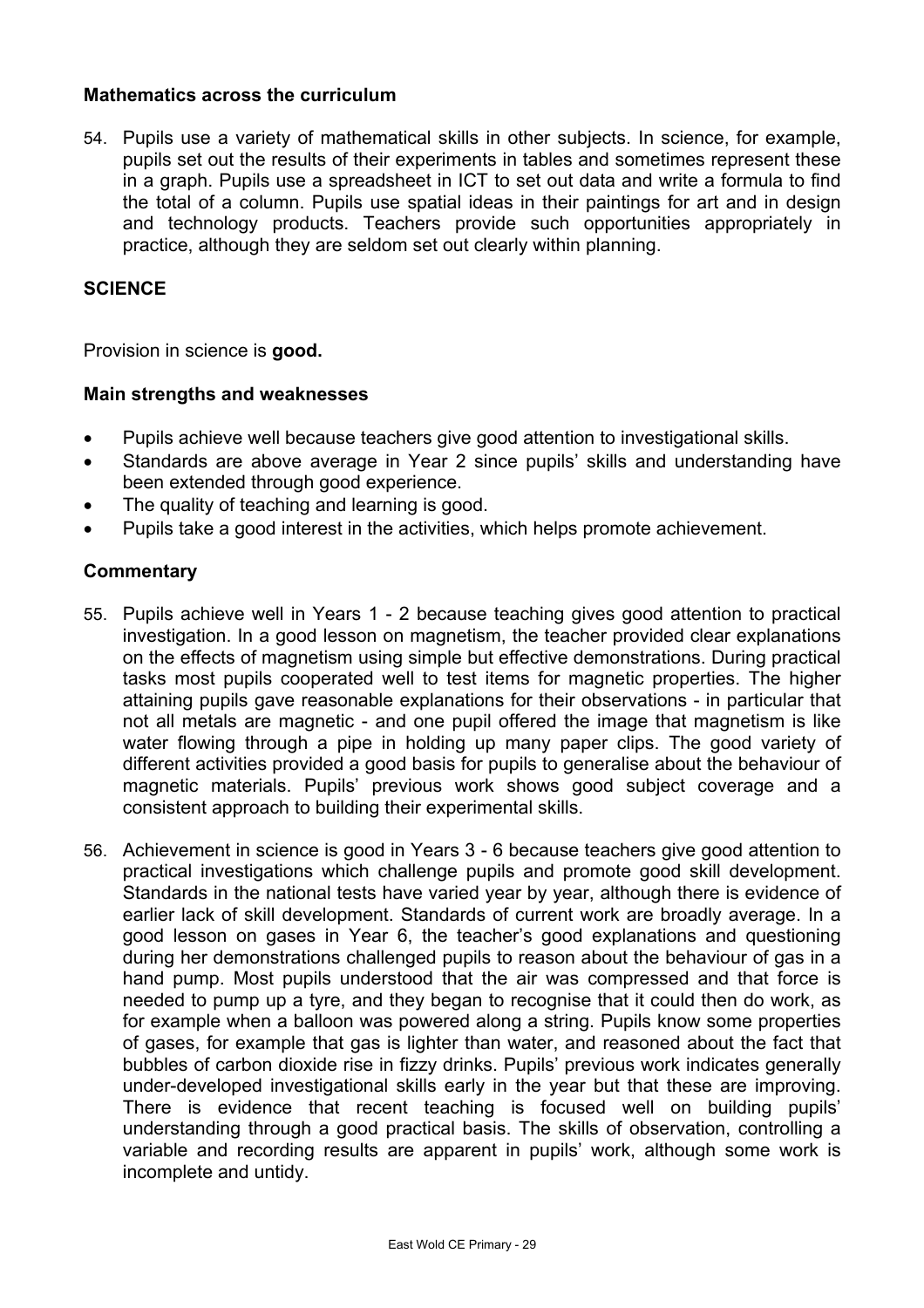- 57. Teachers create a good working atmosphere in science lessons which captures pupils' attention well. Most pupils are keen to find things out and take a good interest in the activities. They respond well during demonstration sessions and want to contribute their ideas about why things happen. These good attitudes have a good impact on their achievement. They are also responsible in using the new green or red card system to indicate their own self-assessments, which teachers note carefully to use in further teaching. The quality of teaching and learning in the lessons observed was good and this is supported by evidence from pupils' previous work, so that pupils are developing their investigational skills such as prediction and controlling an experiment. Teachers' planning is good, with clear learning intentions which are adapted for pupils of differing attainments. Pupils with SEN receive good support from the classroom assistants as well as being included in class discussions. The usual arrangements to form groups of mixed ability for science are effective in helping all pupils to observe and take a full part so that they make good progress. Teachers place a good emphasis on real experience and investigation, which is having a good impact on their learning of skills. They have high expectations of the pupils for effort and behaviour.
- 58. At this stage of the school's improvement, the headteacher is acting as the subject leader and she is providing good leadership but the impact of her initiatives has still to become established. Teaching, learning and pupils' achievement are benefiting from the current focus on the subject. There has been satisfactory improvement overall since the last inspection, with some good features.

# **INFORMATION AND COMMUNICATION TECHNOLOGY**

Provision in information and communication technology (ICT) is **satisfactory.** 

## **Main strengths and weaknesses**

- The teaching of core ICT skills is good.
- Lessons do not involve pupils enough in evaluating their work.
- The leadership and management of ICT are unsatisfactory.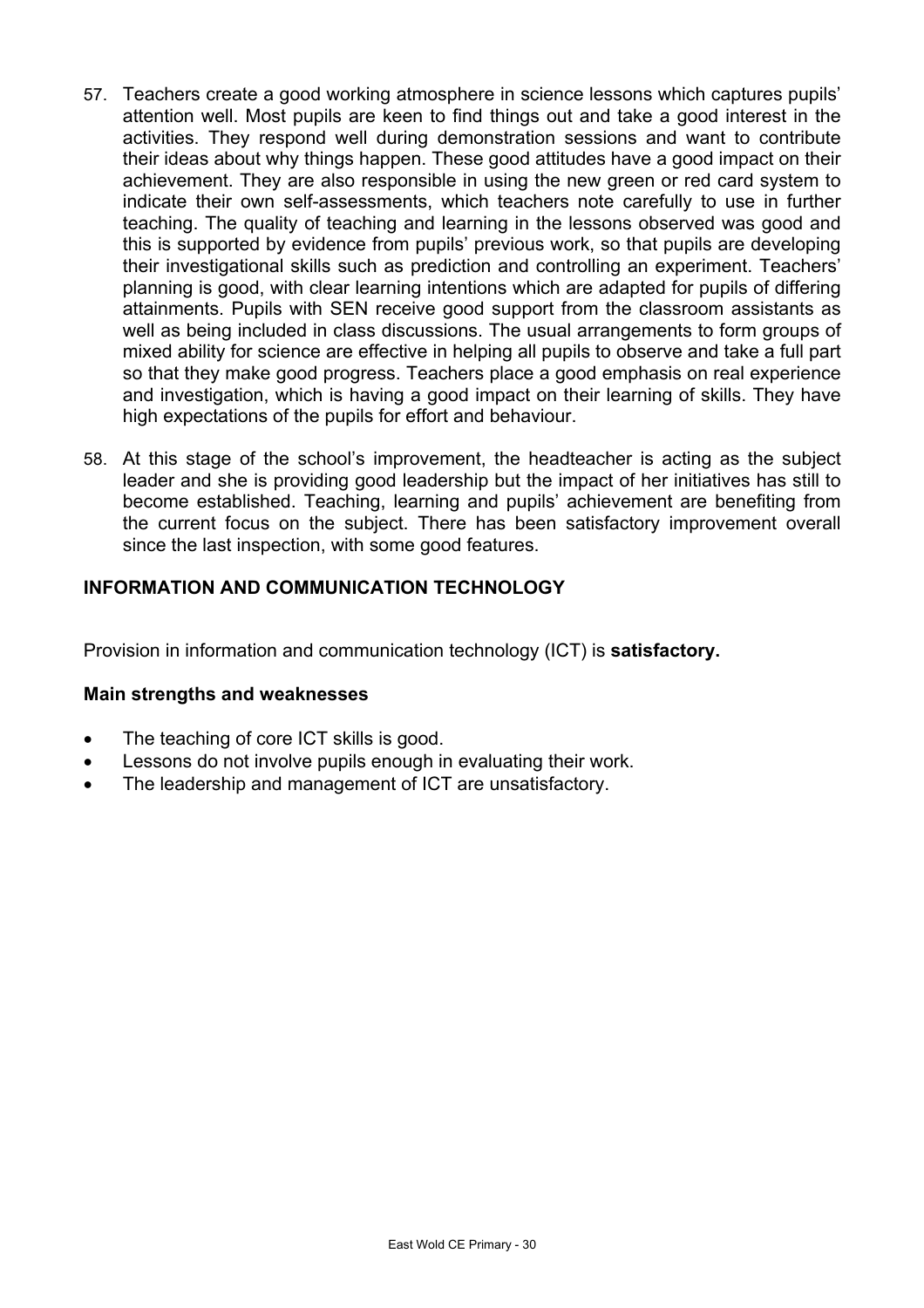- There is not enough use of ICT to extend subject learning across the curriculum, or to support the achievement of pupils with SEN.
- Lack of resources holds back pupil achievement.

# **Commentary**

- 59. Standards are average in Years 2 and 6, and pupils' achievement is satisfactory. This maintains the position at the last inspection and improvement is satisfactory. Since the last inspection, the curriculum has been improved by the use of control technology tools such as screen-based and real-life robot toys to enable pupils to do simple programming. Pupils learn to use word-processing, spreadsheet, simple desktop publishing and paint programs competently for a range of communication tasks. These include publicity posters and presentations of the results of surveys. They use the Internet to find out where places in the news are for geography and religious education lessons, and to search out contemporary reports of key 1950s events for their history studies. They do not achieve enough in using computer tools for investigation, particularly in using temperature and light sensing tools, because the school lacks the right equipment. They also do too little to develop their skills in evaluating and improving their work, for example in considering how best to design a poster or greeting card for a particular audience.
- 60. Teaching and learning are satisfactory. The school's administrative officer teaches core ICT skills well, ensuring through briskly paced, well focused lessons that all pupils use the right program tools and techniques. Year groups enjoy working with her and other support staff in the small ICT suite on a series of lessons which introduce core skills linked to pupils' current subject studies. The lack of a large-scale display facility there limits the effectiveness of her teaching. In a lesson for Year 4 pupils on programming screen robots to create geometrical patterns, some pupils misunderstood the initial guidance and made errors because their instructor lacked the facility to guide the class through an initial visual demonstration. Although each lesson ends with a review of what the pupils achieved, scrutiny of pupils' work shows there is too little emphasis over time on teaching them to plan and evaluate their work systematically. The instructor assesses pupils following each lesson, but the assessments do not focus enough on what the pupils understand and can do in relation to the National Curriculum requirements for their age group.
- 61. The headteacher is acting co-ordinator and is preparing a newly qualified colleague to take on the role. Her own teaching commitment, current priorities and the pressure of her other roles leave too little time for checking and reviewing the quality of teaching and pupils' achievement. There is not a close enough focus on developing teaching and learning with ICT in classroom lessons to lift standards to a higher level and to increase the use of pupils' skills in other subjects. The school lacks expertise on the best software and approaches for the youngest pupils and those with SEN. These and the other resource deficiencies are holding back pupils' achievement, although the school turns to nearby partner schools to borrow equipment. The school has an Internet safety policy, but has not yet followed the nationally recommended guidance in ensuring that all users sign an agreement on appropriate Internet use.

## **Information and communication technology across the curriculum**

62. Pupils are gaining the skills to use the main ICT programs but do not have sufficient opportunities to use them to enhance learning in other subjects. Some good classroom use of ICT was seen, for example in mathematics and history lessons, and in an RE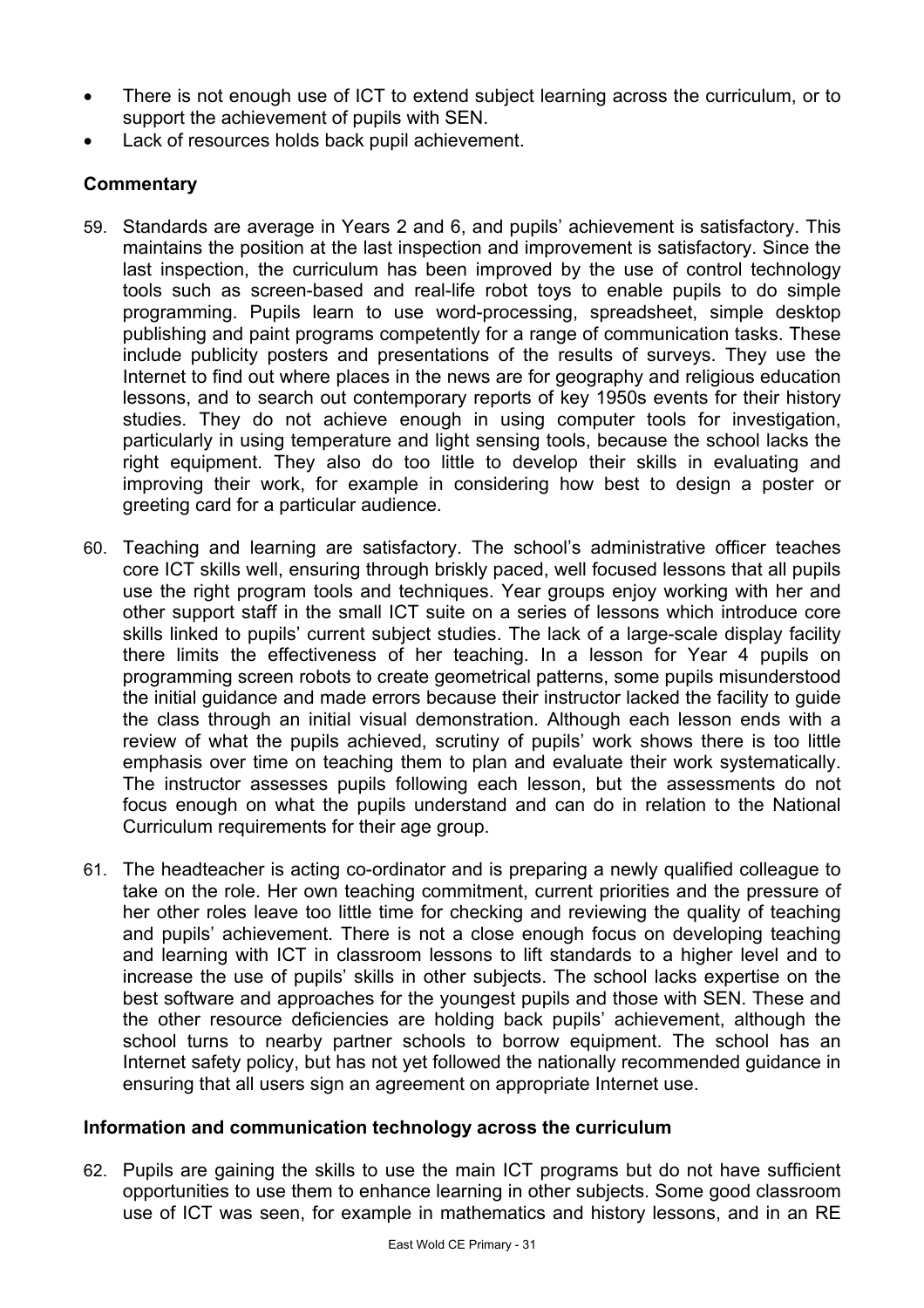lesson the teacher produced reactions of awed admiration from pupils as they saw projected images from a web site of wonders of the natural world, such as Niagara Falls. However, teachers rarely use the classroom computers in lessons, so that pupils are offered too few opportunities to use computer-based drafting to improve their writing, or spreadsheet tools as tools for their calculations. There is very little use of ICT, such as "talking" word banks, to help the lowest attaining pupils and pupils with SEN make more progress.

# **HUMANITIES**

*Religious education was inspected in full and is reported below. History and geography were sampled.* 

- 63. In **history** a good lesson was seen for pupils in Year 5 and 6 on the conditions the crew faced on board a Tudor ship. The teacher captured the pupils' interest by using an 'interactive whiteboard' image of a Tudor ship. Clicking on different parts of the image brought up captions which helped pupils to find out more about the sailors' diet, their health and their accommodation. They achieved well in developing their own research into the topic because there were good opportunities to discuss what they saw, and they were set a range of tasks that offered the right level of challenge for their capabilities. Evidence from plans and pupils' books shows the school uses local and more distant facilities well to deepen and enrich pupils' learning about different historical periods, for example by visits to the York Viking museums and exhibits. This is an improvement since the last inspection. The school also makes good use of visitors with special knowledge to deepen pupils' understanding of more recent history. During the inspection, some grandparents visited the school to talk to younger pupils about their long established hobby of riding a tandem bicycle, enabling the pupils to appreciate the viewpoint of an older generation. Pupils' workbooks show that they complete too little written work over time, so that they do not have an easy reference point for reviewing what they have learnt.
- 64. In **geography**, displays show that the school promotes pupils' knowledge and awareness of their own locality and more distant places well through its programme of personal, social and health education and religious education as well as the taught geography curriculum, which is based on nationally recommended plans. During the previous term, Year 1 and 2 pupils studied the differences between their locality and a Scottish island, through studying an enjoyable book about the imaginary isle of Struay. Their workbooks showed that they developed simple mapping skills well to show their understanding of the layout of typical farms and the main routes round the island. During a religious education lesson in the inspection week, Year 3 and 4 pupils were introduced to web sites showing some of the world's most spectacular geographical locations, such as the Grand Canyon. Classroom displays in Year 5 and 6 showed that pupils develop their geographical understanding by regularly identifying on a largescale world map where major events have happened, such as the December 2004 tsunami. They also identify places where family and friends have visited or have connections.

## **Religious education**

Provision in religious education is **satisfactory.** 

#### **Main strengths and weaknesses**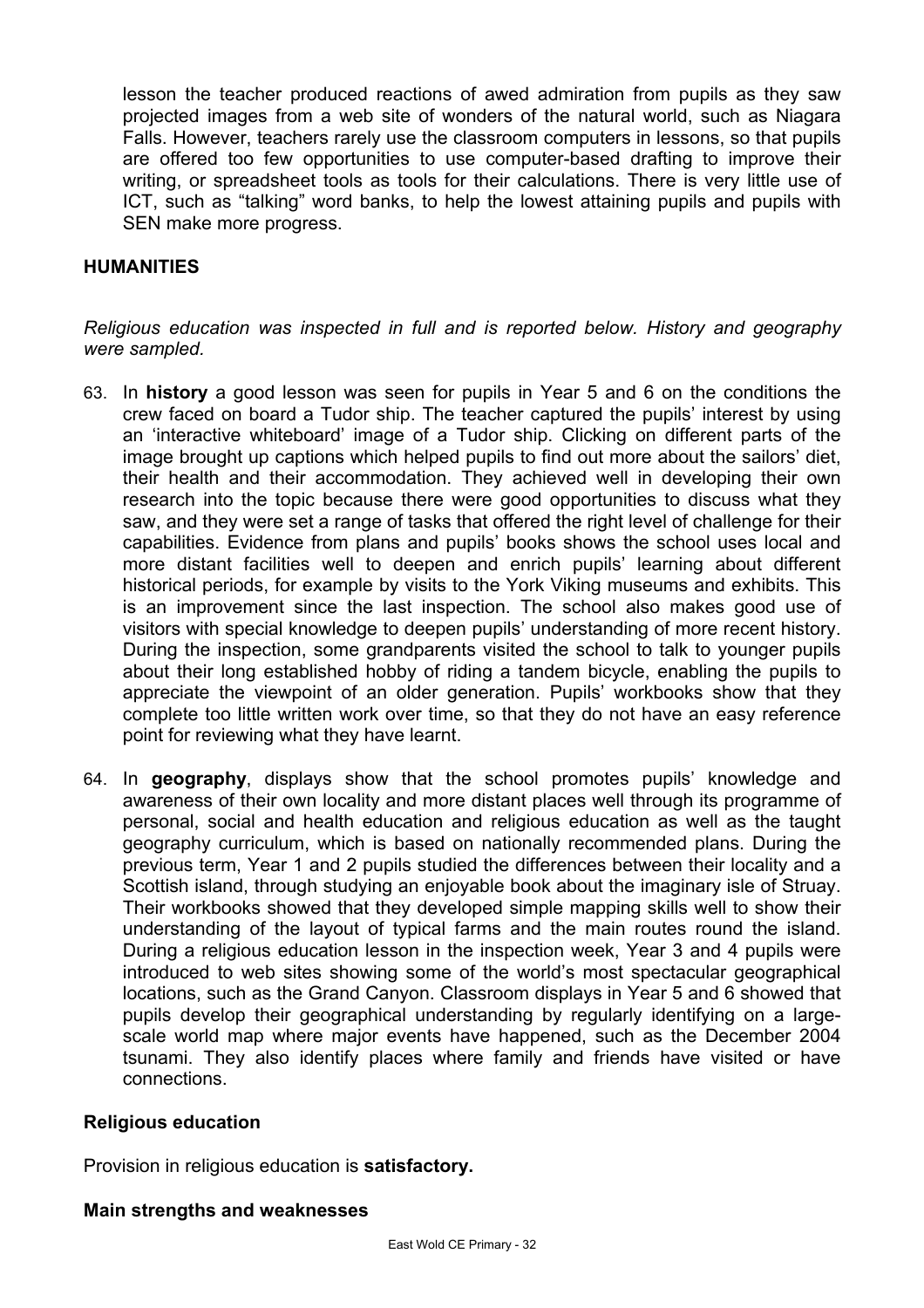- Pupils know and enjoy the key Bible stories.
- There is not enough systematic recording of what pupils learn and achieve.

# **Commentary**

- 65. Achievement is satisfactory and standards in Year 2 and Year 6 are in line with those expected by the locally agreed syllabus. This maintains the judgement at the previous inspection and improvement is satisfactory. Pupils of all levels of attainment in Year 2 and Year 6 show in discussion that they have secure knowledge of the Bible stories they are expected to know, and enjoy acting them out. They enjoy regular opportunities to learn from local clergy, including the rector of the village church and the local Methodist minister. They compose their own prayers and know the principles of Christian belief and action. Through the curriculum laid out in the agreed syllabus, they also learn about other major world religions, including Judaism, Hinduism and Islam. For example, by Year 6 they know the main beliefs and duties in Islam and key events in the life of Mohammed.
- 66. Teaching and learning are satisfactory overall. Good teaching was seen in a Year 2 lesson where pupils deepened their understanding of prayer well. They had good opportunities through partner discussion to talk about times when they have prayed and to exchange ideas about what prayers are for. The examples of written prayers provided by their teacher and her sensitive questioning enabled them to achieve the expected standard of knowledge and understanding for their age group. Good use of prepared visual resources together with well directed discussion tasks were features of other good teaching. An unsatisfactory lesson for the oldest pupils was seen where achievement was unsatisfactory because the teacher did not stimulate enough interest or provide resources to sustain the task she set. Pupils, particularly lower attainers and those with SEN, grew restless and became disruptive because they were expected to spend far too long devising questions about a historical figure in whom most of them had very little interest.
- 67. There was too little evidence to make a judgement about leadership and management of the subject because there was no opportunity to interview the subject coordinator during the inspection; the coordinator file contained little evidence of recent action and the subject has not yet been a focus for school improvement. The school has plans to increase opportunities for pupils to have direct contact with people of other faiths through visits by clergy to the school and visits to other places of worship.

# **CREATIVE, AESTHETIC, PRACTICAL AND PHYSICAL SUBJECTS**

## *Art and design, design and technology, music and physical education were sampled.*

- 68. In **art and design**, pupils have suitable opportunities to paint and make a simple collage, using a variety of colours and beginning to see the effects of mixing paints. By Year 2, pupils are beginning to use paint confidently to produce attractive paintings and to understand that there are different ways to apply paint. Within Years 3 - 6 pupils study the styles of different artists and have made special creations as a result of focused days, for example on African masks.
- 69. In **design and technology,** pupils in Years 1 and 2 investigated whether different brick bonds made a wall more stable. Following a careful introduction, pupils experimented with various sizes and styles of building material and found the overlapping bond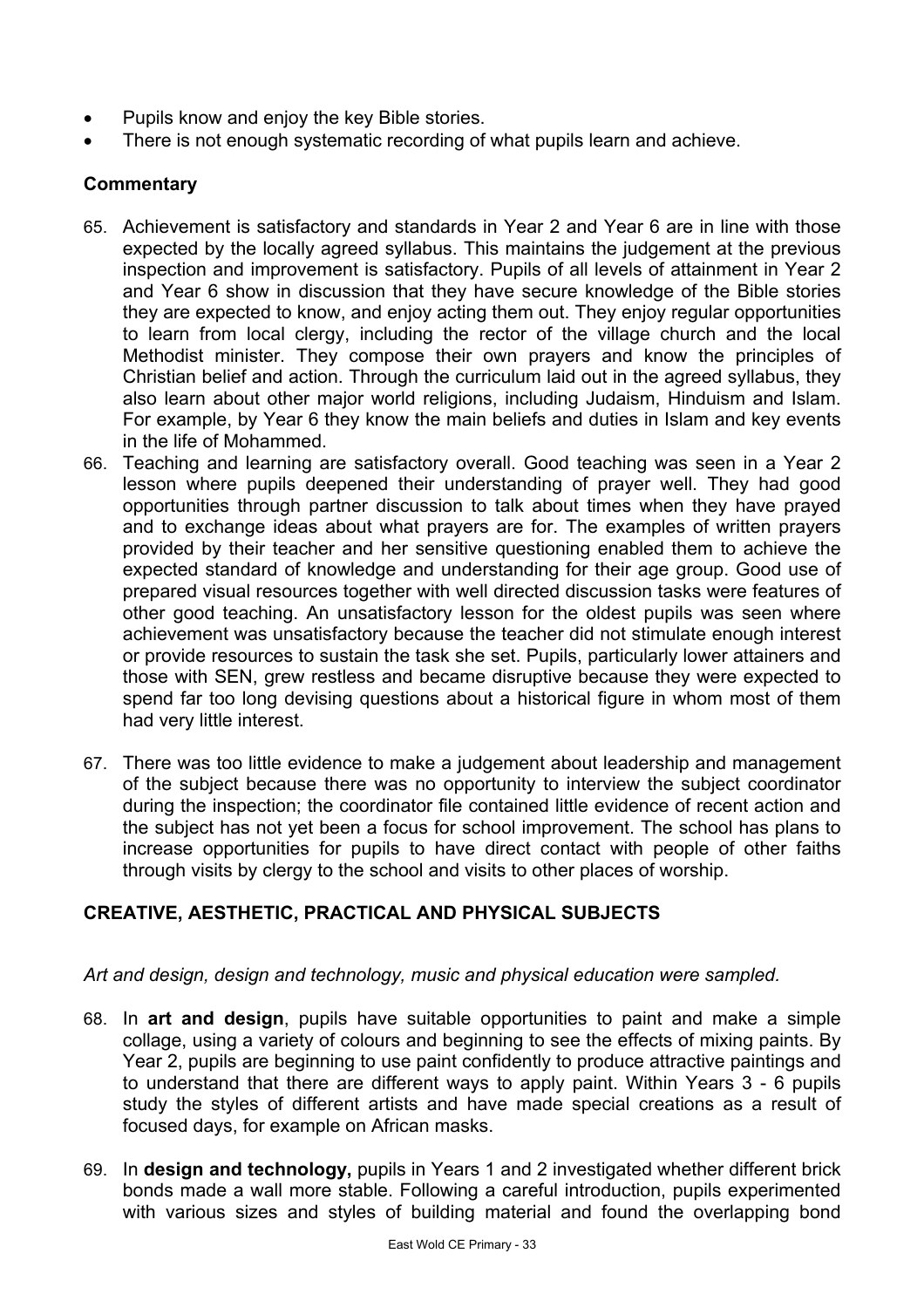strengthened the wall best. In Years 3 and 4 pupils discussed a variety of fasteners brought from home and considered their advantages. Tasks were adapted well for pupils' differing attainments so that higher attaining pupils were challenged to write about the value of each fastening while lower attaining pupils discussed their use. The teacher's good link with homework gave good purpose to the lesson and extended their understanding in preparation for pupils to make their own purse using a fastening of their own choice.

- 70. In **music,** pupils in Years 1 and 2 are beginning to understand how symbols may represent a musical pattern. They constructed some of their own and practised the piece with simple instruments. Good direction from the teacher provided good experience for the pupils with a good use and range of instruments. By Years 3 and 4 pupils have a satisfactory understanding of some elements of music, such as the dynamics. In a lively lesson, with very interactive presentations, the pupils demonstrated high levels of concentration and effort so that they achieved well. By Year 6 pupils are beginning to understand texture in different kinds of music through listening and the teacher's questioning.
- 71. In **physical education** evidence indicates that pupils are making the expected progress in skills. There is a wide range of activities through the year and there are some good arrangements for pupils to play sports with nearby partner schools. The school hall and grounds offer good opportunities for indoor and outdoor physical education.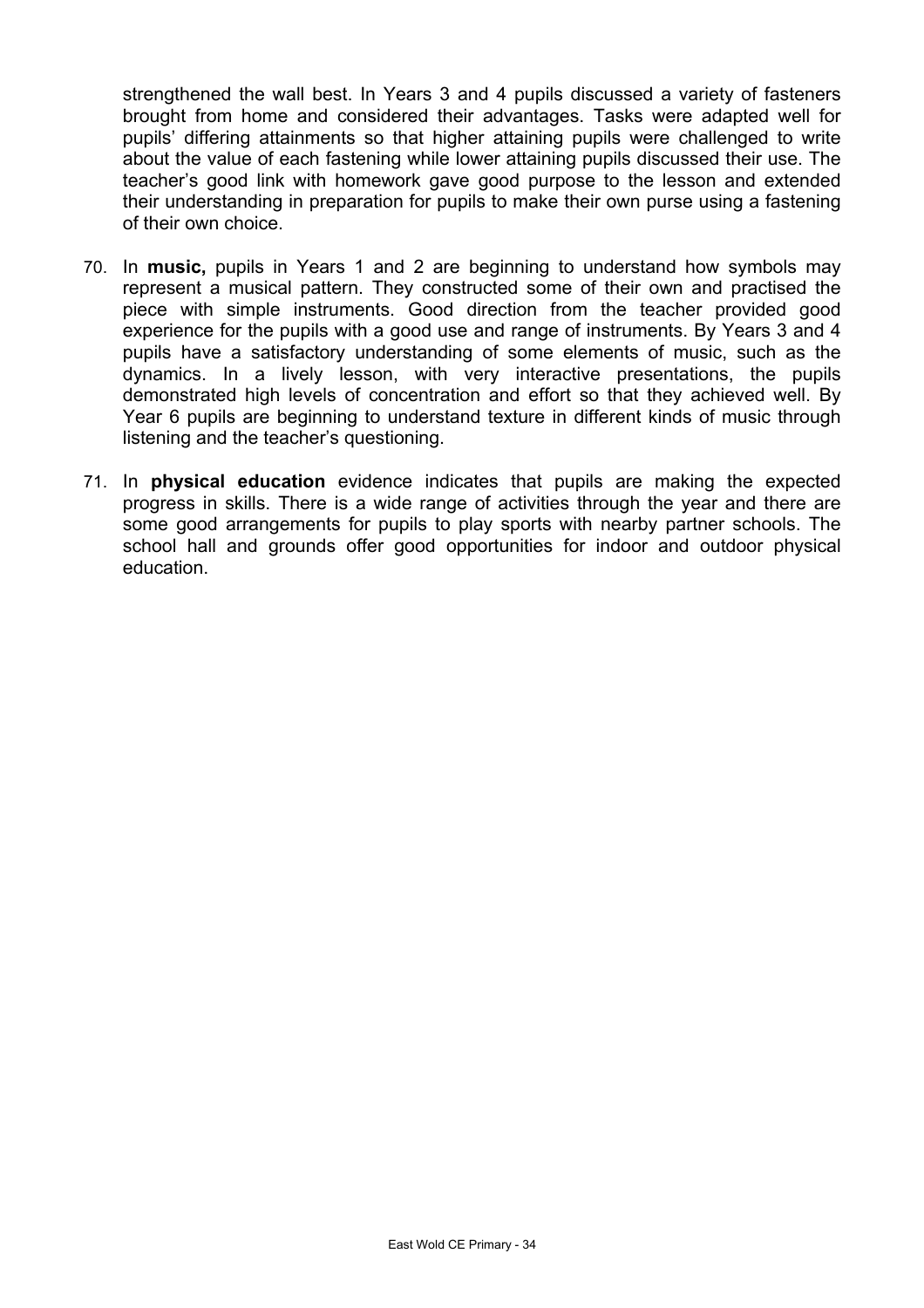# **PERSONAL, SOCIAL AND HEALTH EDUCATION AND CITIZENSHIP**

### *This area of the curriculum was sampled.*

72. The school places a high priority on pupils' personal development. All members of staff set high expectations for consideration of others and for general behaviour. They give time to help pupils reflect on their behaviour and to understand the responsibilities of living in a school community. The subject curriculum provides for satisfactory coverage and development of relevant topics. The school also helps pupils to think of the wider community, for example by singing carols at Christmas. The school council helps pupils to take an active role in school development and the headteacher acts upon their ideas. The good attention to pupils' personal development is reflected in their good attitudes and behaviour through the school.